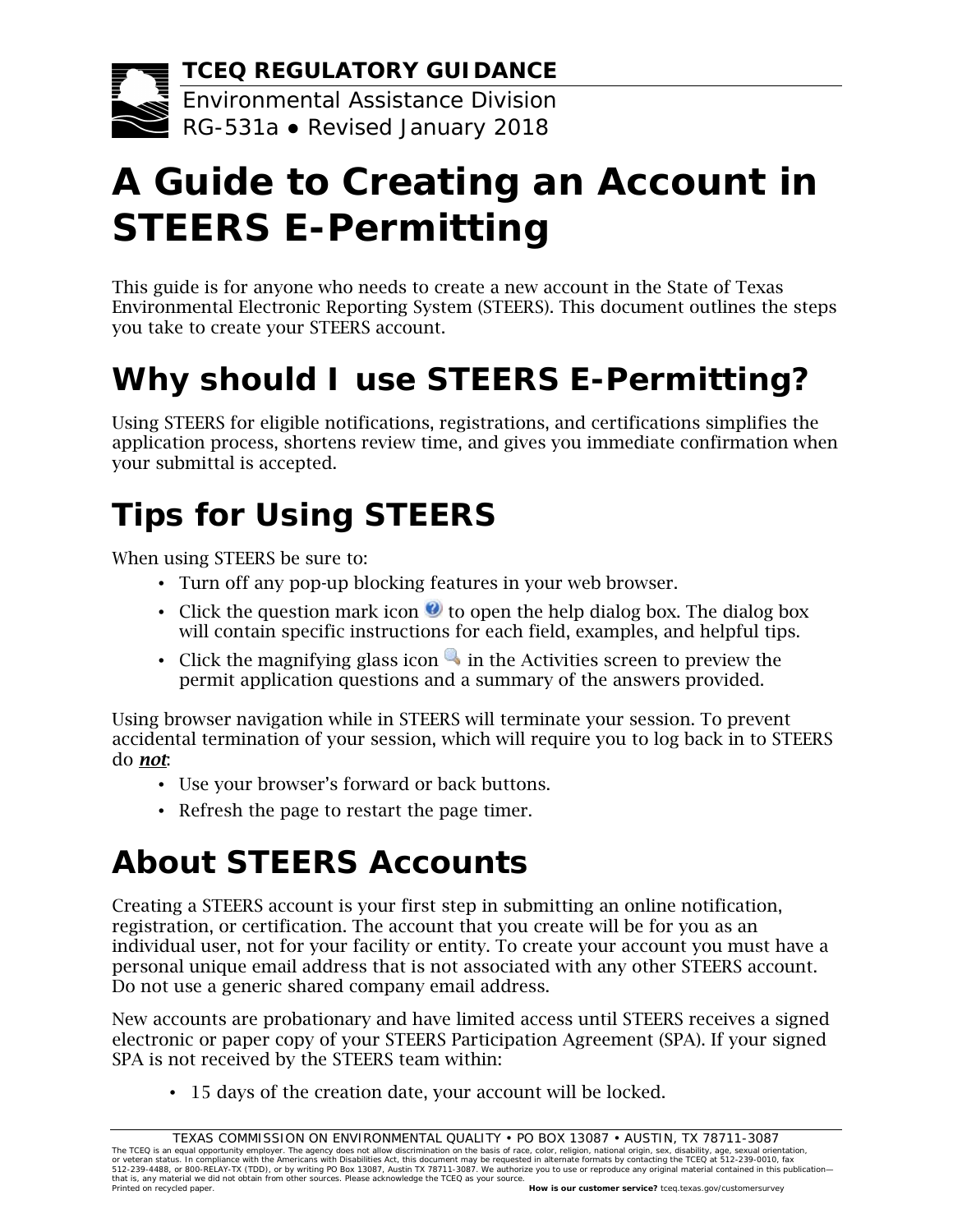• 30 days of the creation date, your account will be archived.

## **Before you can use STEERS**

To use your STEERS account, you must complete the steps under these headings in this guidance:

- I. [How do I create a new STEERS account?](#page-1-0)
- II. [How do I add programs to my STEERS account?](#page-7-0)
- III. [How do I set access in my STEERS account?](#page-9-0)
- IV. [How do I complete my STEERS Participation Agreement \(SPA\)?](#page-11-0)
- V. [How do I set my STEERS password?](#page-16-0)

## <span id="page-1-0"></span>**I. How do I create a new STEERS account?**

Complete steps 1 through 6 under this heading to create your STEERS account.

### *Step 1. Go to the STEERS Login screen*

Go to the "Welcome to STEERS" login screen at [<www3.tceq.texas.gov/steers/>](https://www3.tceq.texas.gov/steers/). Figure 1 is a screenshot of the login screen, followed by a full description of the screen.

#### **Figure 1: Screenshot of the "Welcome to STEERS" Login Screen.**

| <b>Welcome to STEERS</b> , he State of Texas                                                                                                                                                                                                                                                                                                           | <b>Enter STEERS:</b>                                                                                                                                                                                                                                                                                                                        |  |
|--------------------------------------------------------------------------------------------------------------------------------------------------------------------------------------------------------------------------------------------------------------------------------------------------------------------------------------------------------|---------------------------------------------------------------------------------------------------------------------------------------------------------------------------------------------------------------------------------------------------------------------------------------------------------------------------------------------|--|
| System.<br>O                                                                                                                                                                                                                                                                                                                                           | <b>ER Account Number:</b>                                                                                                                                                                                                                                                                                                                   |  |
| Here is what you can do online in STEERS:                                                                                                                                                                                                                                                                                                              | $(ER + 6 \text{ digits})$<br>Password:                                                                                                                                                                                                                                                                                                      |  |
| e-Permits\Registration:<br>» Aggregate Production Operations Registration<br>» Air New Source Review Registrations<br>» CAFO General Permit                                                                                                                                                                                                            | Login                                                                                                                                                                                                                                                                                                                                       |  |
| » Municipal Solid Waste Notifications                                                                                                                                                                                                                                                                                                                  | I need:                                                                                                                                                                                                                                                                                                                                     |  |
| » Pesticide General Permit<br>» Petroleum Storage Tank (PST) Self-Certifications                                                                                                                                                                                                                                                                       | · my password<br>. to create a new account                                                                                                                                                                                                                                                                                                  |  |
| » Storm Water General Permits (Construction & Multi-                                                                                                                                                                                                                                                                                                   | . to authorize another user's account                                                                                                                                                                                                                                                                                                       |  |
| e-Reporting:                                                                                                                                                                                                                                                                                                                                           |                                                                                                                                                                                                                                                                                                                                             |  |
| » Annual Emissions Inventory Report (AEIR)<br>» Air Emissions & Maintenance Events (AEME) Reporting<br>» Emissions Banking and Trading (EBT).<br>» Industrial & Hazardous Waste (IHW) NOR and Summaries<br>» Municipal Solid Waste (MSW) Reporting<br>» Pollution Prevention Planning (P2PLAN) Reporting<br>» Training Roster Online Submittal (TROLS) | Find Out When STEERS Will Be Offline<br>We do our best to ensure that STEERS is online when you need it.<br>But for upgrades, security measures, and other maintenance, we<br>must bring STEERS or one of its modules offline. We cannot predict<br>emergency outages, but for scheduled downtimes, see our STEERS<br>maintenance schedule. |  |
| See details of what you can do.                                                                                                                                                                                                                                                                                                                        |                                                                                                                                                                                                                                                                                                                                             |  |
| This is STEERS version 6.0.                                                                                                                                                                                                                                                                                                                            |                                                                                                                                                                                                                                                                                                                                             |  |
|                                                                                                                                                                                                                                                                                                                                                        |                                                                                                                                                                                                                                                                                                                                             |  |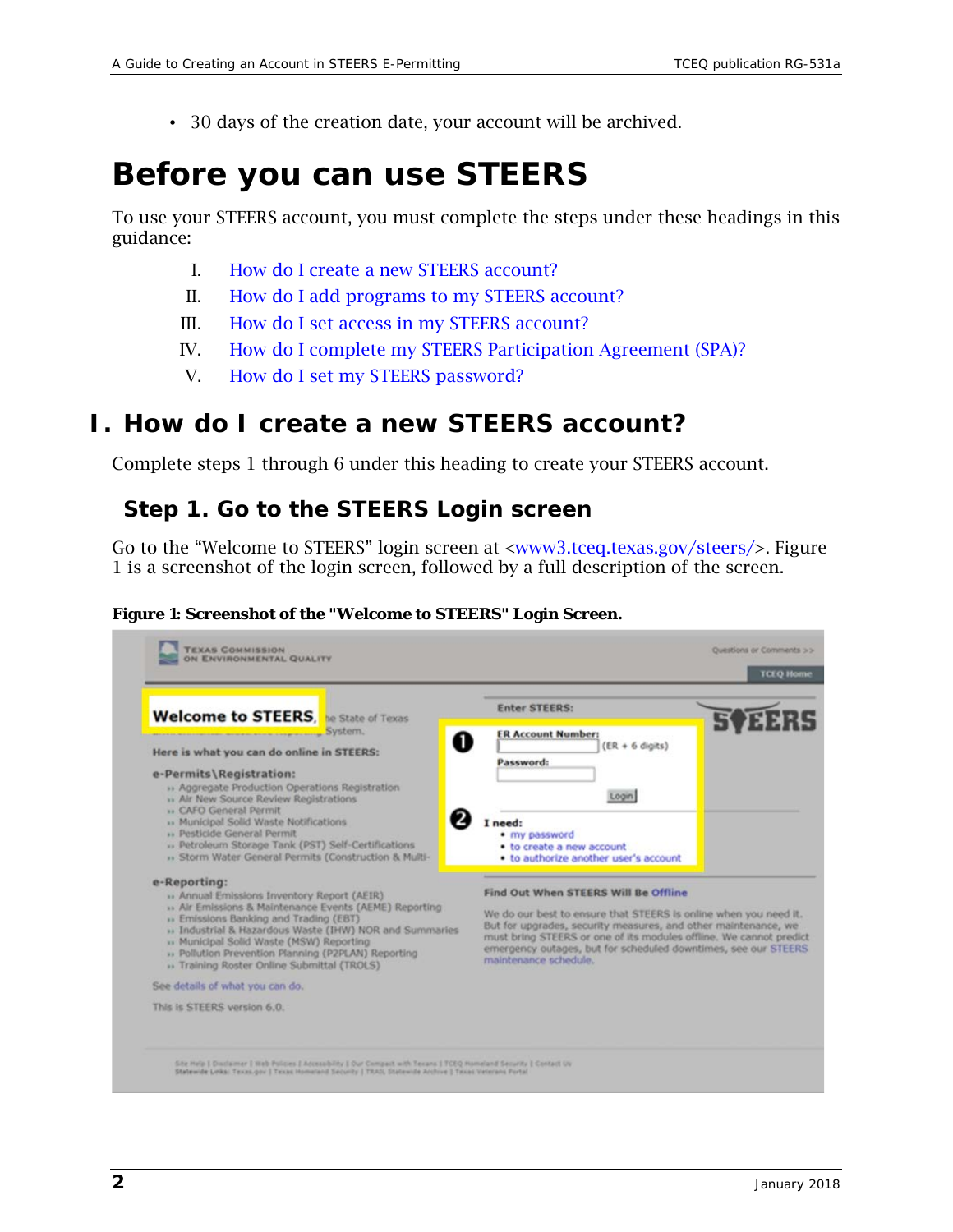- 1. The right side of the login screen displays the STEERS login fields (Electronic Reporting (ER) Account Number and Password). Your ER Account Number will be assigned upon the creation of your account. After you create your account, an email will be sent to your designated email address that will include the account number and a verification key URL to set your account password.
- 2. Under the login fields, the "I need" heading includes links to:
	- my password,
	- to create a new account, and
	- to authorize another user's account.

## *Step 2. Click the link "to create a new account" under the "I need" heading*

Click the **"to create a new account"** link on the STEERS welcome screen. Clicking the link will navigate you to our "Welcome to the Online STEERS Participation Agreement (SPA)" screen, which describes the information you need to create your account, how to create your account, and the probationary period for your new account. Figure 2 is a screenshot of the SPA screen, followed by a full description of the screen.

#### **Figure 2: Screenshot of the "Welcome to the Online STEERS Participation Agreement (SPA)" Screen**



1. There is a timer on the top right corner of the page that displays, in minutes, the time you have remaining to complete the tasks on that page.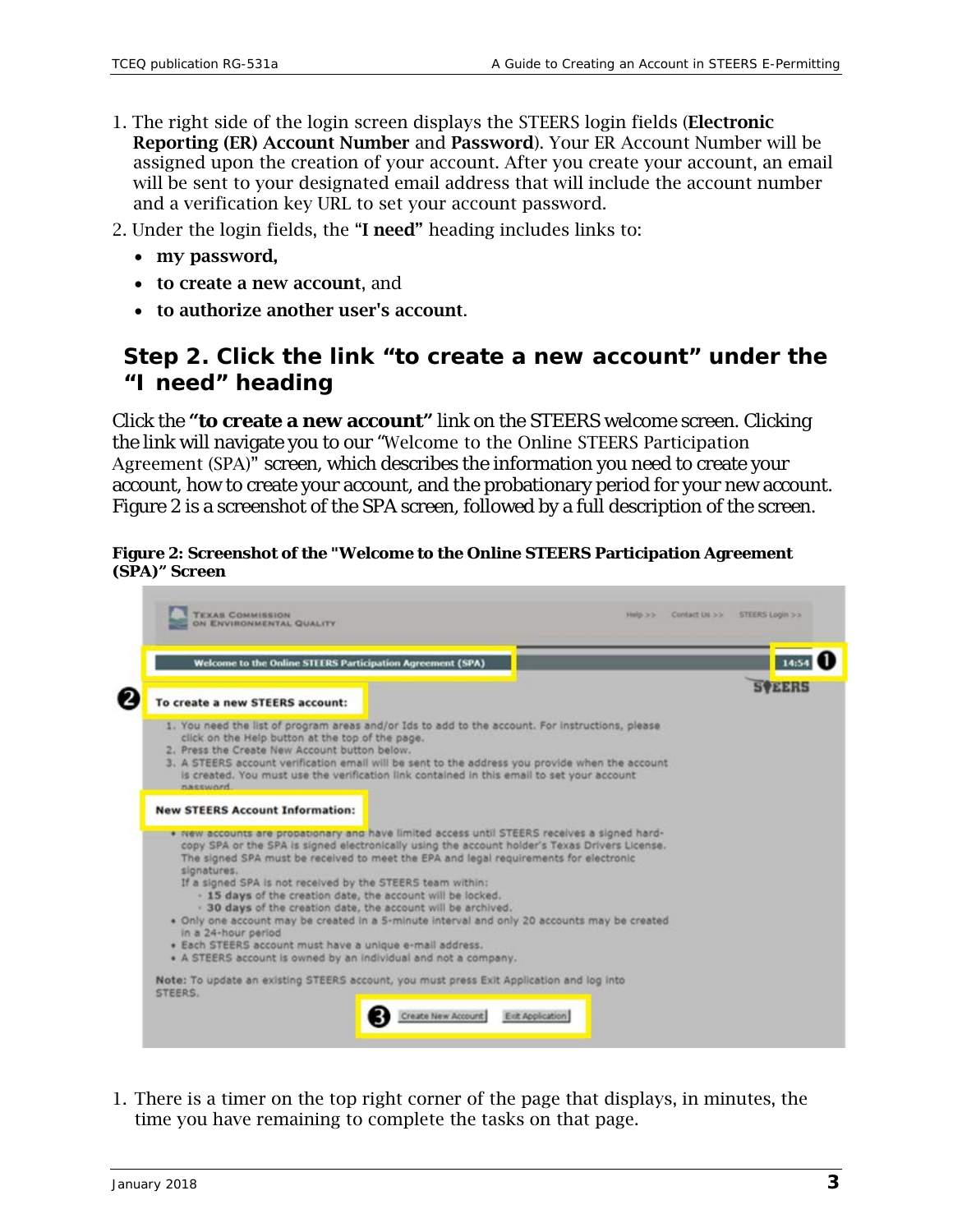- You have 15 minutes to complete each page of your account set-up.
- If you do not complete a page within the time shown on the timer, the system will discontinue your application, terminate your session, and your unsaved data will be lost.
- You can click the "Next" or "Save" buttons on later screens to reset the timer to continue entering data. There may be error messages that pop-up on the screen, but the timer will reset so you can continue without losing all of your data.
- Entering information is *not* considered an action that restarts the timer.
- Submitting the page by selecting the "Next" or "Save" buttons will save your information and reset the timer.
- 2. The content of the page is broken into two headings:
	- To create a new STEERS account, describes the information you need to create your account and how to set your account password. Examples of information you may need includes a list of program areas and identification numbers to add to your account.
	- New STEERS Account Information, outlines the account probationary period and deadlines for providing a signed copy of your SPA.
- 3. There are two buttons on the bottom of the page, "Create New Account" and "Exit Application."

## *Step 3. Click on "Create New Account" button on the SPA screen*

Click the "Create New Account" button at the bottom of the SPA screen. Clicking the button will navigate you to our "Applicant Information" screen, where you will start entering your account information. Figure 3 is a screenshot of this screen, followed by a full description of the screen.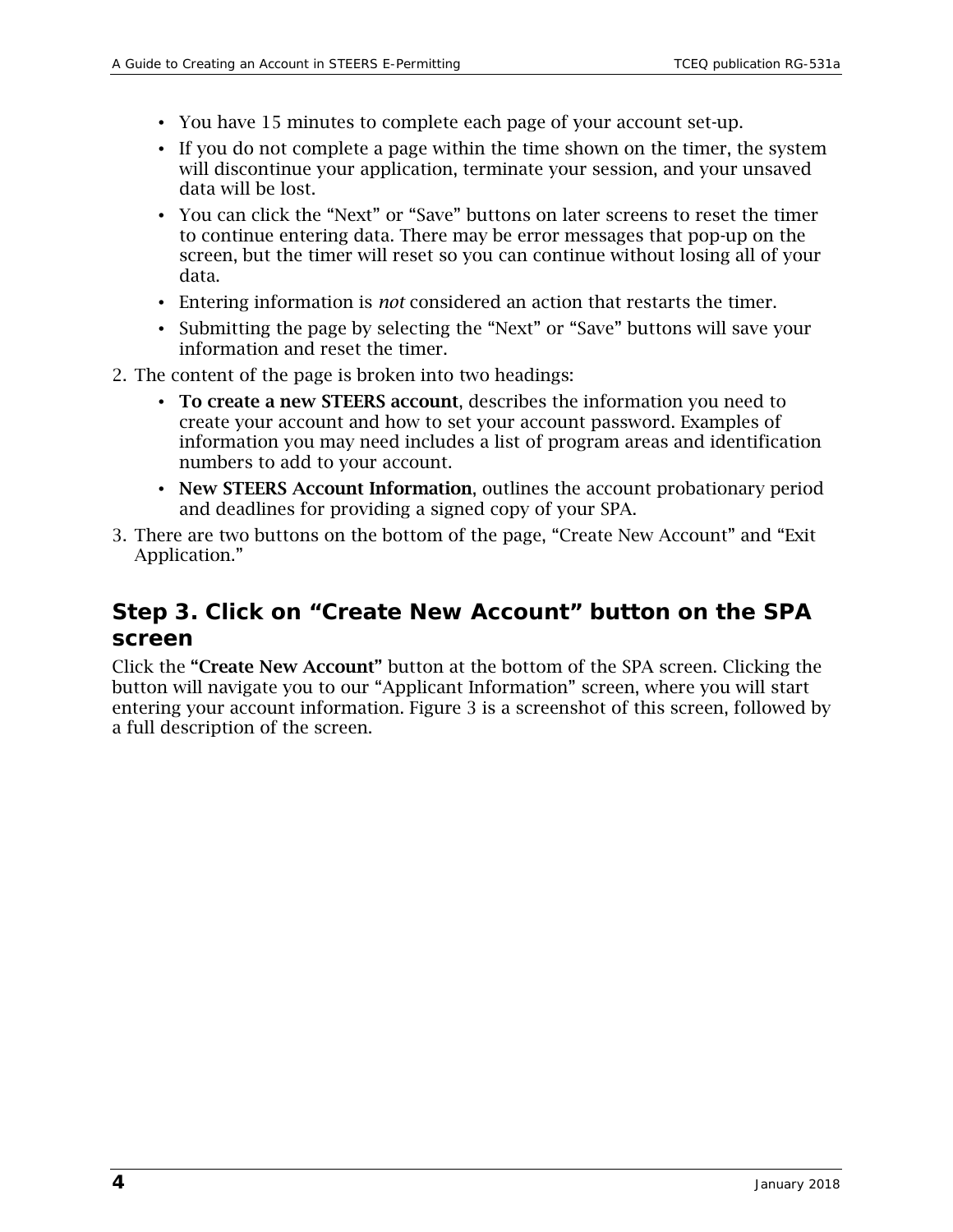|                                                                                                                             |                                     |                                   | <b>SVEERS</b> |
|-----------------------------------------------------------------------------------------------------------------------------|-------------------------------------|-----------------------------------|---------------|
| Please enter the applicant's information below and press Next button to continue.<br>All fields marked with * are required. |                                     |                                   |               |
| <b>Applicant Name</b>                                                                                                       |                                     |                                   |               |
| ****** Name:*                                                                                                               |                                     |                                   |               |
| Middle Initial:                                                                                                             |                                     |                                   |               |
| Last Name:"                                                                                                                 |                                     |                                   |               |
| Suffix:                                                                                                                     | $\vee$ (Name suffix if applicable.) |                                   |               |
| <b>2 Company Information</b>                                                                                                |                                     |                                   |               |
| www.youry.dame:"                                                                                                            |                                     | (Applicant's company.)            |               |
| Title:"                                                                                                                     |                                     | (Applicant's title.)              |               |
| <b>Contact Information</b>                                                                                                  |                                     |                                   |               |
| samme evedress:"                                                                                                            |                                     | (Email must be unique.)           |               |
| Phone Number: <sup>*</sup>                                                                                                  |                                     | (555 123 4567 Format.)            |               |
| <b>Extension:</b>                                                                                                           | (Applicant's extension number.)     |                                   |               |
| Country Code:                                                                                                               | (Only non-US phone numbers.)        |                                   |               |
| Mailing Address                                                                                                             |                                     |                                   |               |
| mudress:#                                                                                                                   |                                     | (Street address or PO Box.)       |               |
| <b>Extra Line:</b>                                                                                                          |                                     | (Mail code or other information.) |               |
| City:                                                                                                                       |                                     |                                   |               |
|                                                                                                                             | State: Texas(TX)<br>V)              | (Required for US Address)         |               |
| <b>ZIP Code:</b>                                                                                                            |                                     | (Required for US Address)         |               |
| Country: USA v                                                                                                              |                                     |                                   |               |
| Territory:                                                                                                                  |                                     | (Required for non-US Address)     |               |
| <b>Foreign Postal:</b>                                                                                                      |                                     | (Required for non-US Address)     |               |

#### **Figure 3: Screenshot of the "Applicant Information" Screen**

The "Applicant Information" screen is broken into four main headings. Each heading contains multiple data entry fields:

#### 1. Applicant Name.

o Note: You, the applicant, are the account holder. All STEERS accounts are for an individual, not a company. Each individual in your company who needs access to STEERS must create their own STEERS account.

#### 2. Company Information.

3. Contact Information. *Please ensure that the email address you provide is correct. The email address that you provide will be used to email you a verification key URL to set a password for your account. If your email is not correct, you will need to call the STEERS help line at 512-239-6925 to have your email address corrected before you can set your password.*

#### 4. Mailing Address.

- 5. On the bottom of the screen, there are three buttons:
	- Next, saves your data and navigates to the next screen in the application.
	- Clear Form, clears data without saving and remains on the applicant information screen.
	- Exit Application, clears data without saving and returns to the STEERS welcome screen.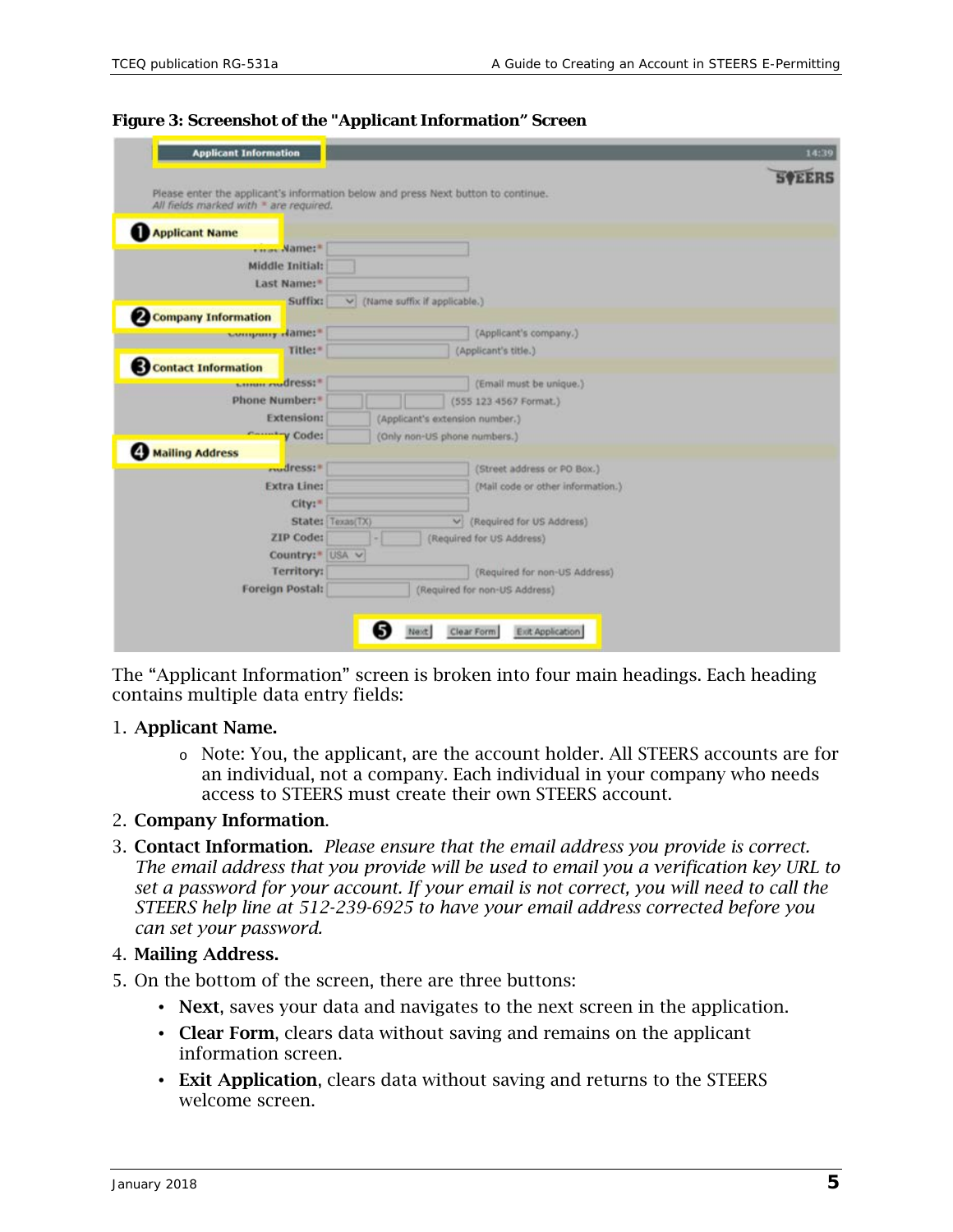## *Step 4. Enter your applicant information and click the "Next" button to proceed*

Enter your applicant information and then click the "Next" button at the bottom of the "Applicant Information" screen. Clicking the button will navigate you to our "Review Applicant Data" screen, where you can review the information you entered. Figure 4 is a screenshot of this screen, followed by a full description of the screen.

| <b>TEXAS COMMISSION</b><br>ON ENVIRONMENTAL QUALITY            | Help'>><br>Contact Us >><br>$L00000t \geq 2$                                                                                                                                                                                   |
|----------------------------------------------------------------|--------------------------------------------------------------------------------------------------------------------------------------------------------------------------------------------------------------------------------|
| <b>Review Applicant Data</b>                                   | 14:54                                                                                                                                                                                                                          |
|                                                                |                                                                                                                                                                                                                                |
|                                                                | Please review the applicant's information below. The data you entered has been validated and formatted to remove<br>special characters. You may choose to change the data, continue account creation, or exit the application. |
|                                                                | El Click Next button to create your account. This process may take a couple of minutes,                                                                                                                                        |
| co planes do not click the button more than once on this page. |                                                                                                                                                                                                                                |
| Name:                                                          |                                                                                                                                                                                                                                |
| <b>Company Name:</b><br>Title:                                 |                                                                                                                                                                                                                                |
| <b>Email Address:</b>                                          |                                                                                                                                                                                                                                |
| <b>Phone Number:</b>                                           |                                                                                                                                                                                                                                |
| <b>Mailing Address:</b>                                        |                                                                                                                                                                                                                                |
|                                                                |                                                                                                                                                                                                                                |
|                                                                |                                                                                                                                                                                                                                |
|                                                                | Exit Application<br>Previous<br>Next                                                                                                                                                                                           |

- 1. The screen displays data you entered on the "Applicant Information" screen Review fields include: Name, Company Name, Title, Email Address, Phone Number, and Mailing Address.
- 2. On the bottom of the screen, there are three buttons:
	- Previous, navigates back to the "Applicant Information" screen, where you can make corrections if needed.
	- Next, saves your data and navigates to the next screen in the application.
	- Exit Application, clears data without saving and returns to the STEERS welcome screen.

#### **Possible Duplicate STEERS Account Detected**

If you have previously created a STEERS account, or your name is similar to an existing account, STEERS will notify you on the Review Applicant Data screen that a possible duplicate account exists.

Remember that accounts in STEERS belong to you as an individual, and not to a company or entity. *Your account remains yours, even if you change jobs or leave a company.*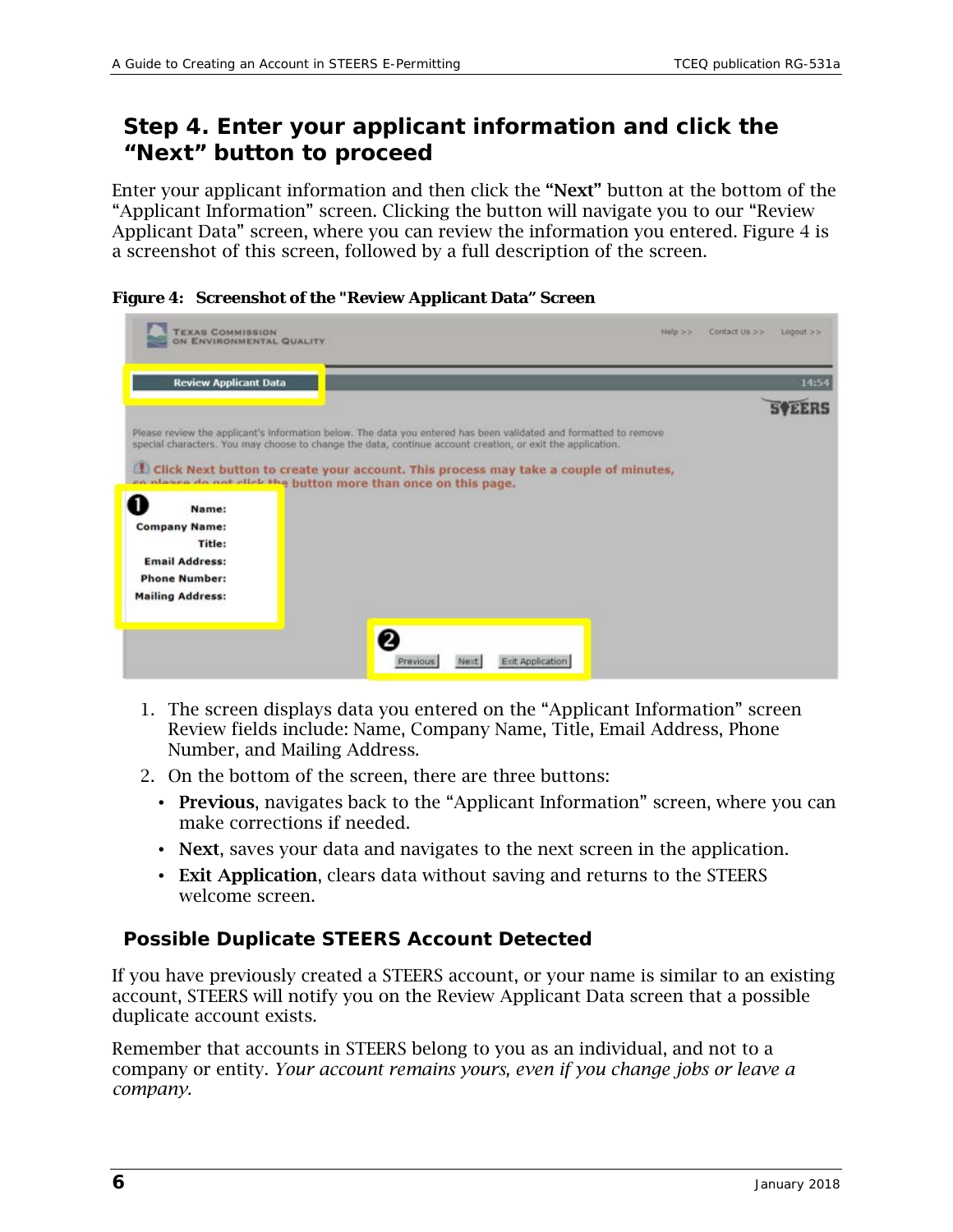- If your account name is listed, exit the application and sign in using your existing STEERS account information. If you do not remember your login information, contact the STEERS Help Line at 512-239-6925 for assistance.
- If none of the accounts listed belong to you, select "Next" to proceed to the STEERS Account Security Question Update screen.

Once you complete Step 4, an email will be sent to your designated email address that will include your account number and a verification key URL to set your password.

## *Step 5. Review your applicant information and click the "Next" button to proceed*

Review the information you have entered. Click the "Next" button at the bottom of the Review Applicant Data screen. Clicking the button will navigate you to our "STEERS Account Security Questions Update" screen. Figure 5 is a screenshot of this screen, followed by a full description of the screen.

**Figure 5: Screenshot of the "STEERS Account Security Question Update" Screen** 

|                        | <b>STEERS Account Security Question Update</b> | <b>User: ER00</b> |                                                                                                                                                                                                                                               | 14:57 |
|------------------------|------------------------------------------------|-------------------|-----------------------------------------------------------------------------------------------------------------------------------------------------------------------------------------------------------------------------------------------|-------|
|                        |                                                |                   |                                                                                                                                                                                                                                               |       |
|                        |                                                |                   | An email with the new account number and a verification key was sent to you. You do not need the email until you                                                                                                                              |       |
|                        |                                                |                   | have finished setting up your account. It will be used to set your account password and log into STEERS for the first<br>time. To finish setting up your account, please select your security questions below and then add the program access |       |
|                        | that you need on the next page.                |                   |                                                                                                                                                                                                                                               |       |
|                        |                                                |                   |                                                                                                                                                                                                                                               |       |
| <b>Set STEERS ER00</b> | <b>Account Security Questions</b>              |                   |                                                                                                                                                                                                                                               |       |
|                        |                                                |                   | In order to increase STEERS security, we are implementing a multi-factor verification system which requires S security                                                                                                                        |       |
|                        |                                                |                   | questions. Please select and answer the following security questions. Answers must be between 3 and 20 characters. A                                                                                                                          |       |
|                        |                                                |                   | * indicates an answered question on your account. If you wish to keep the current answer, leave the answer box                                                                                                                                |       |
|                        |                                                |                   |                                                                                                                                                                                                                                               |       |
|                        | Question 1: - Select a Question -              |                   | Answer 1:                                                                                                                                                                                                                                     |       |
|                        | Question 2: - Select a Question -              |                   | Answer 2:                                                                                                                                                                                                                                     |       |
|                        |                                                |                   |                                                                                                                                                                                                                                               |       |
|                        | <b>Ouestion 3: - Select a Question -</b>       |                   | Answer 3:                                                                                                                                                                                                                                     |       |
|                        | Question 4: · Select a Question -              |                   | Answer 4:                                                                                                                                                                                                                                     |       |
|                        | Question 5: - Select a Question -              |                   | Answer 5:                                                                                                                                                                                                                                     |       |

- 1. The left side of the screen displays fields for five security questions. The right side of the screen displays fields for the answers to each security question you select.
- 2. Bottom of the screen has one button, "Save."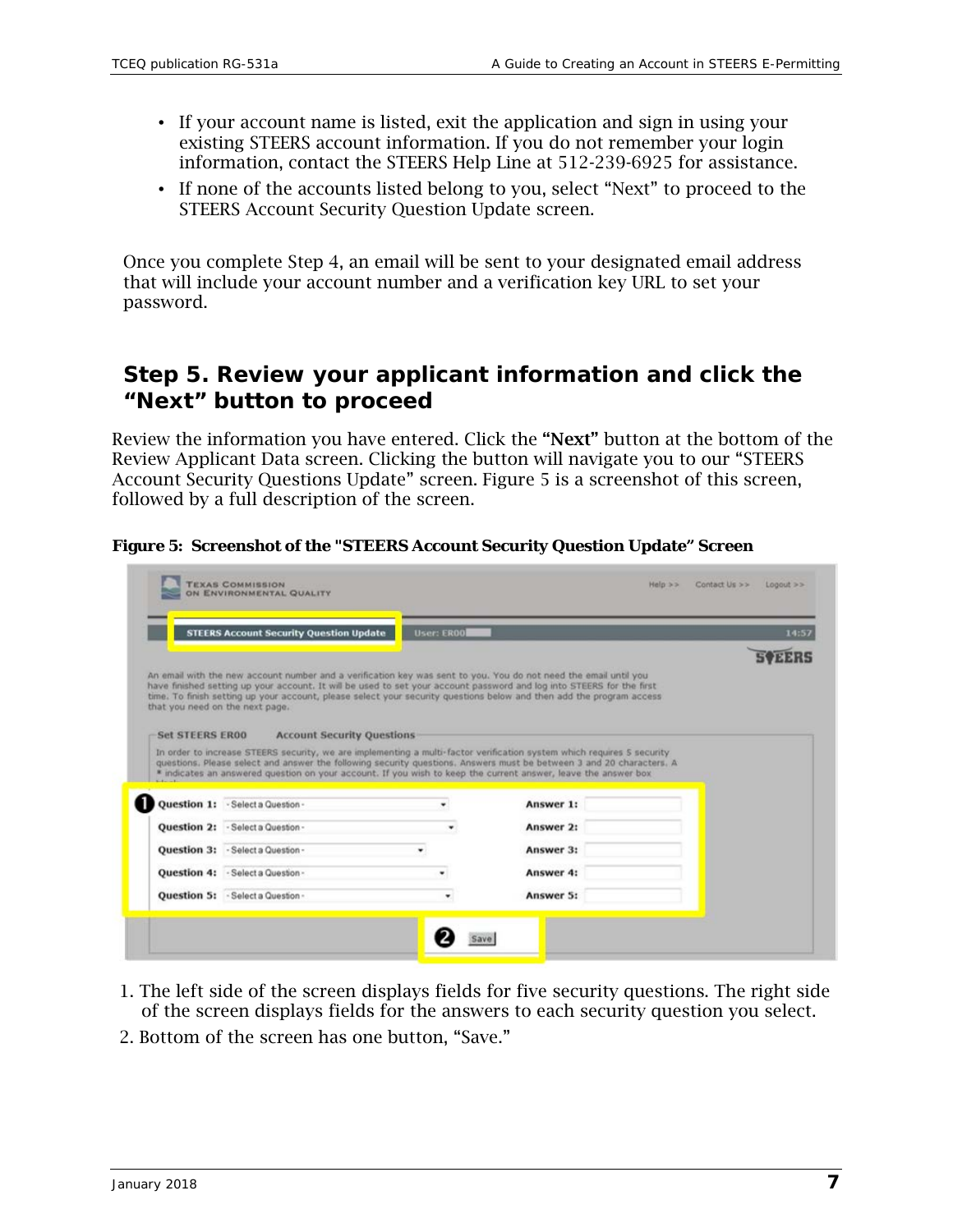## *Step 6. Set STEERS Account Security Questions*

Set your account security questions on the STEERS Account Security Question Update screen. These questions are used to verify your identity when you log in to STEERS, to set your account password, and to edit your account holder information.

To set your security questions:

- 1. Select five *different* questions from the drop down menus. (Make sure to choose questions that you will be able answer consistently).
- 2. Enter your answer for each security question that you selected. (The spelling and punctuation must match exactly as entered).
- 3. Click the "Save" button when you have finished. Clicking the "Save" button navigates you to the "STEERS Account Summary" screen where you can then proceed with adding a program to your account.

## <span id="page-7-0"></span>**II. How do I add programs to my STEERS account?**

On the STEERS Account Summary screen, you can proceed with adding a program to your account. The basic steps for adding a new program to your STEERS account are outlined under this heading in steps 1 and 2. You may also modify programs already associated with an account from this screen, however modifying a program is not covered in this guidance document.

*Please note that the steps may vary depending on the program you wish to add to your account.* Guidance for adding specific TCEQ programs may be covered in more detail in other TCEQ guidance, such as A Guide to Obtaining Permits by Rule Authorizations in STEERS E-Permitting (RG-531b) available at

[<https://www.tceq.texas.gov/publications/>](https://www.tceq.texas.gov/publications/). Additional guidance can also be found on the STEERS Help Web page available at:

[<https://www3.tceq.texas.gov/steers/help/main.html>](https://www3.tceq.texas.gov/steers/help/main.html).

If you use a specific guide, please remember that you still need to set your account password. Instructions for setting up your password can be found in section [V. How do](#page-16-0)  [I set my STEERS Password? o](#page-16-0)f this guide.

Figure 6 is a screenshot of the "STEERS Account Summary" screen, with the drop down list expanded, followed by a full description of the screen in steps 1 and 2.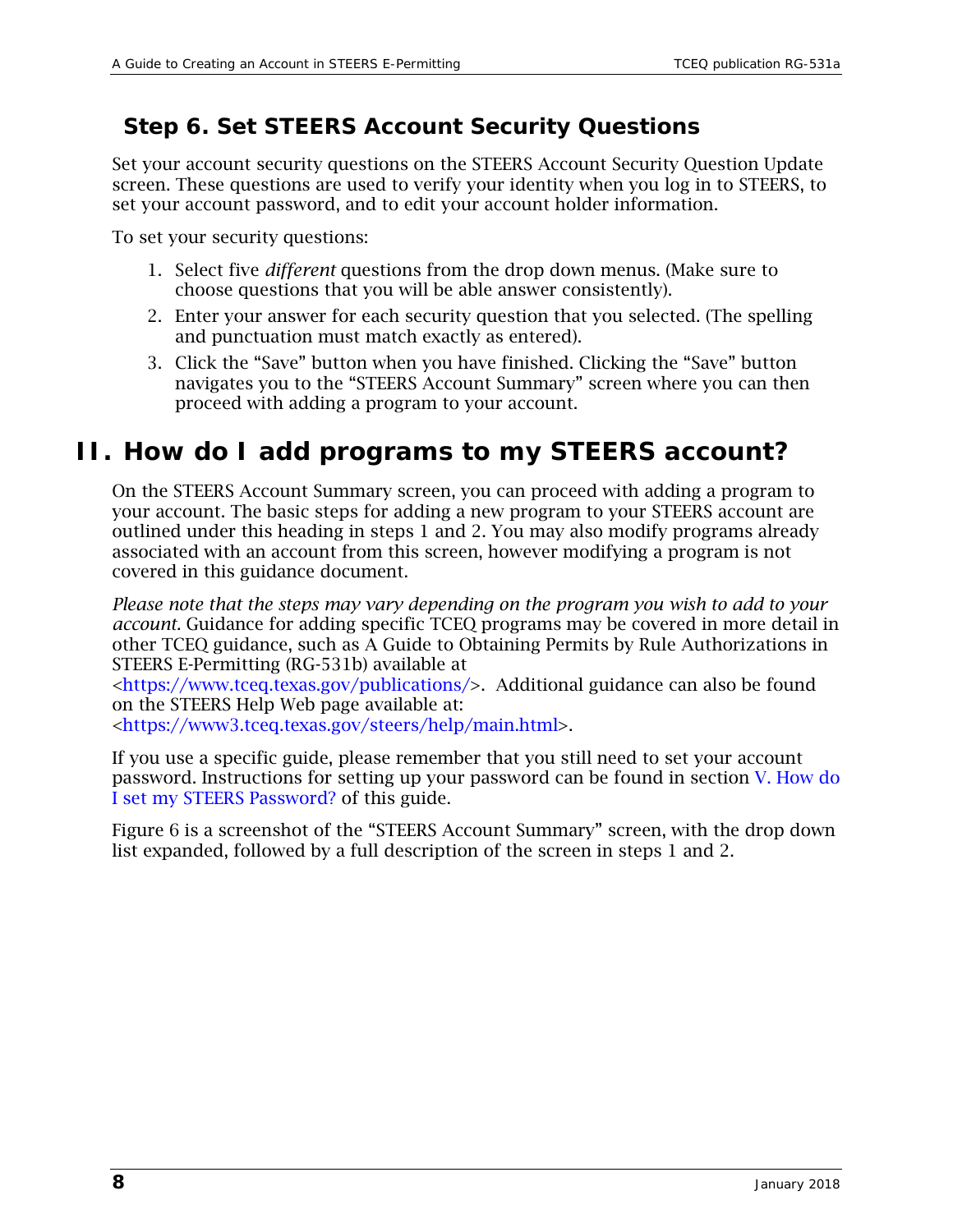| <b>TEXAS COMMISSION</b><br>ON ENVIRONMENTAL QUALITY                     |                                                                                                                                                                                                                                                                                                                                                                                                                                                                                                                                                                                                                                                                                                                                                                                                                             | $Heip \gg$ | Contact Us >>    | $Logout$ $>$      |
|-------------------------------------------------------------------------|-----------------------------------------------------------------------------------------------------------------------------------------------------------------------------------------------------------------------------------------------------------------------------------------------------------------------------------------------------------------------------------------------------------------------------------------------------------------------------------------------------------------------------------------------------------------------------------------------------------------------------------------------------------------------------------------------------------------------------------------------------------------------------------------------------------------------------|------------|------------------|-------------------|
|                                                                         |                                                                                                                                                                                                                                                                                                                                                                                                                                                                                                                                                                                                                                                                                                                                                                                                                             |            | <b>Paper SPA</b> | <b>E-sign SPA</b> |
| <b>STEERS Account Summary</b><br>ser: ERI                               |                                                                                                                                                                                                                                                                                                                                                                                                                                                                                                                                                                                                                                                                                                                                                                                                                             |            |                  | 14:29             |
|                                                                         | Note: You have not selected any STEERS program areas for your account. You cannot generate a STEERS<br>Participation Agreement until you complete setting up your account by adding at least one program area below.                                                                                                                                                                                                                                                                                                                                                                                                                                                                                                                                                                                                        |            |                  |                   |
| Your account cacurity musclinns have been caved<br><b>STEERS Access</b> |                                                                                                                                                                                                                                                                                                                                                                                                                                                                                                                                                                                                                                                                                                                                                                                                                             |            |                  |                   |
| Select STEERS Program to Add or Modify:                                 | - Select program to add or modify<br>Aggregate Production Operations Registration (EPR_APO)<br>Air Emissions and Maintenance Events (AEME)<br>Air New Source Review (EPR NSR)<br>Annual Emissions Inventory Report (AEIR)<br>CAFO General Permit (EPR CAFO)<br>Discharge Monitoring Report (DMR)<br>Emissions Banking and Trading (EBT)<br>Industrial and Hazardous Waste (IHW)<br>Municipal Solid Waste (MSW)<br>Municipal Solid Waste Notifications (EPR MSW)<br>Occupational Licensing Computer Based Testing (CBT)<br>Pesticide General Permit (EPR_PESTGP)<br>Petroleum Storage Tank (PST)<br>Pollution Prevention Planning (P2PLAN)<br>Public Drinking Water - Laboratories (PDWLAB)<br>Public Drinking Water - Systems (PDWSYS)<br>Storm Water General Permits (EPR SW)<br>Training Rosters Online Submittal (TROLS) | Go         |                  |                   |

#### **Figure 6: Screenshot "STEERS Account Summary" Screen**

## *Step 1. Select STEERS Program to Add or Modify*

On the "STEERS Account Summary" screen, select the program you wish to add or modify.

To select the program, click on the drop down box next to the "Select STEERS Program to Add or Modify" field. Select the program you wish to add by clicking on the program area name to highlight it. The programs that are available to choose from are subject to change, but some of the programs you can select from the drop down list include:

- Aggregate Production Operations Registration (EPR\_APO)
- Air Emissions & Maintenance Events (AEME)
- Air New Source Review (EPR\_NSR)
- Annual Emissions Inventory Report (AEIR)
- CAFO General Permit (EPR\_CAFO)
- Discharge Monitoring Report (DMR)
- Emissions Banking and Trading (EBT)
- Industrial and Hazardous Waste (IHW)
- Municipal Solid Waste (MSW)
- Municipal Solid Waste Notifications (EPR\_MSW)
- Occupational Licensing Computer Based Testing (CBT)
- Pesticide General Permit (EPR\_PESTGP)
- Petroleum Storage Tank (PST)
- Pollution Prevention Planning (P2PLAN)
- Public Drinking Water- Laboratories (PDWLAB)
- Public Drinking Water- Systems (PDWSYS)
- Storm Water General Permits (EPR\_SW)
- Training Rosters Online Submittal (TROLS)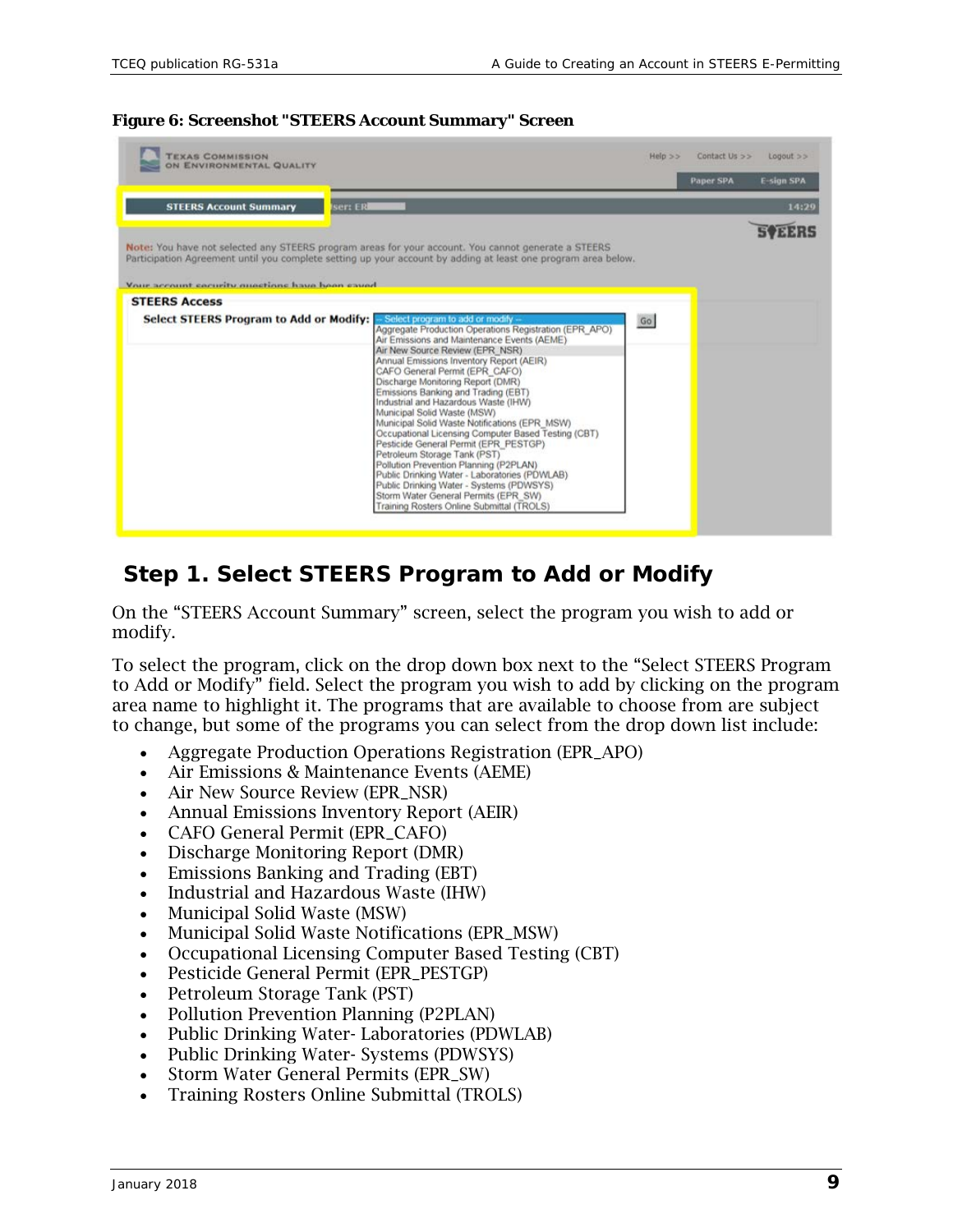## *Step 2. Click the "Go" button*

After you have selected the program you wish to add, click the "Go" button (to the right of the "Select STEERS Program to Add or Modify" field). STEERS will then navigate to the "Access" screen for that program.

## <span id="page-9-0"></span>**III. How do I set access in my STEERS account?**

Complete steps 1 through 4 under this heading to set your role and define the type of access you need. You will set your access from the "Access" screen in STEERS. Figure 7 is a screenshot of the "Access" screen (for the Air New Source Review program), followed by a full description of the screen.

**Figure 7: Screenshot of the "Access" Screen**

| <b>TEXAS COMMISSION</b><br>ON ENVIRONMENTAL QUALITY                                                                                                                                                                                        |                   |                   |                  |   | Platin 3-3- | Contact Us are: Logout are |               |
|--------------------------------------------------------------------------------------------------------------------------------------------------------------------------------------------------------------------------------------------|-------------------|-------------------|------------------|---|-------------|----------------------------|---------------|
|                                                                                                                                                                                                                                            |                   |                   | <b>Paper SPA</b> |   | E-sign SPA  | <b>Account Summary</b>     |               |
| <b>Air New Source Review Access</b>                                                                                                                                                                                                        | <b>User: ER00</b> |                   |                  |   |             |                            | 15:00         |
|                                                                                                                                                                                                                                            |                   |                   |                  |   |             |                            | <b>SVEERS</b> |
| <b>Program Status</b>                                                                                                                                                                                                                      |                   |                   |                  |   |             |                            |               |
| <b>Current Status: No Access</b>                                                                                                                                                                                                           |                   |                   |                  |   |             |                            |               |
| Access Type: "Pick Role"                                                                                                                                                                                                                   |                   |                   |                  | ٠ |             |                            |               |
| <b>Authorization</b><br>Select the appropriate relationship and authorization statement below.<br>What is the best description of your employer's relationship to the facility or facilities?<br>The Facility<br>Parent Company<br>© Other |                   |                   |                  |   |             |                            |               |
| Who is authorizing the access?(Select one of the following)                                                                                                                                                                                |                   |                   |                  |   |             |                            |               |
| OL<br>, am applying for a read, edit, or preparer role and no specific company authorization is<br>required.                                                                                                                               |                   |                   |                  |   |             |                            |               |
| $-OR-$                                                                                                                                                                                                                                     |                   |                   |                  |   |             |                            |               |
| OL.<br>, am applying for a sign and submit role and have the authority to enter into this<br>Agreement for the Company under the applicable standards referred to in 30 TAC Chapter 106.                                                   |                   |                   |                  |   |             |                            |               |
|                                                                                                                                                                                                                                            |                   | Add Access Cancel |                  |   |             |                            |               |

1. The "Program Status" heading displays fields to show the Current Status and Access Type with a drop down menu for you to "\*\*Pick Role\*\*".

Below program status, the "Authorization" heading asks you to select the appropriate relationship and authorization statement and follows with two questions, listed below.

- 2. Question: What is the best description of your employer's relationship to the facility? Options shown using radio buttons for:
	- The Facility
	- Parent Company
	- Other
- 3. Question: Who is authorizing the access? Two radio buttons display options:
	- I, (your name), am applying for a read, edit, or preparer role and no specific company authorization is required. Select this option if you have been granted view, create, delete, modify, pay and submit capabilities, but will not sign or submit this application). –OR-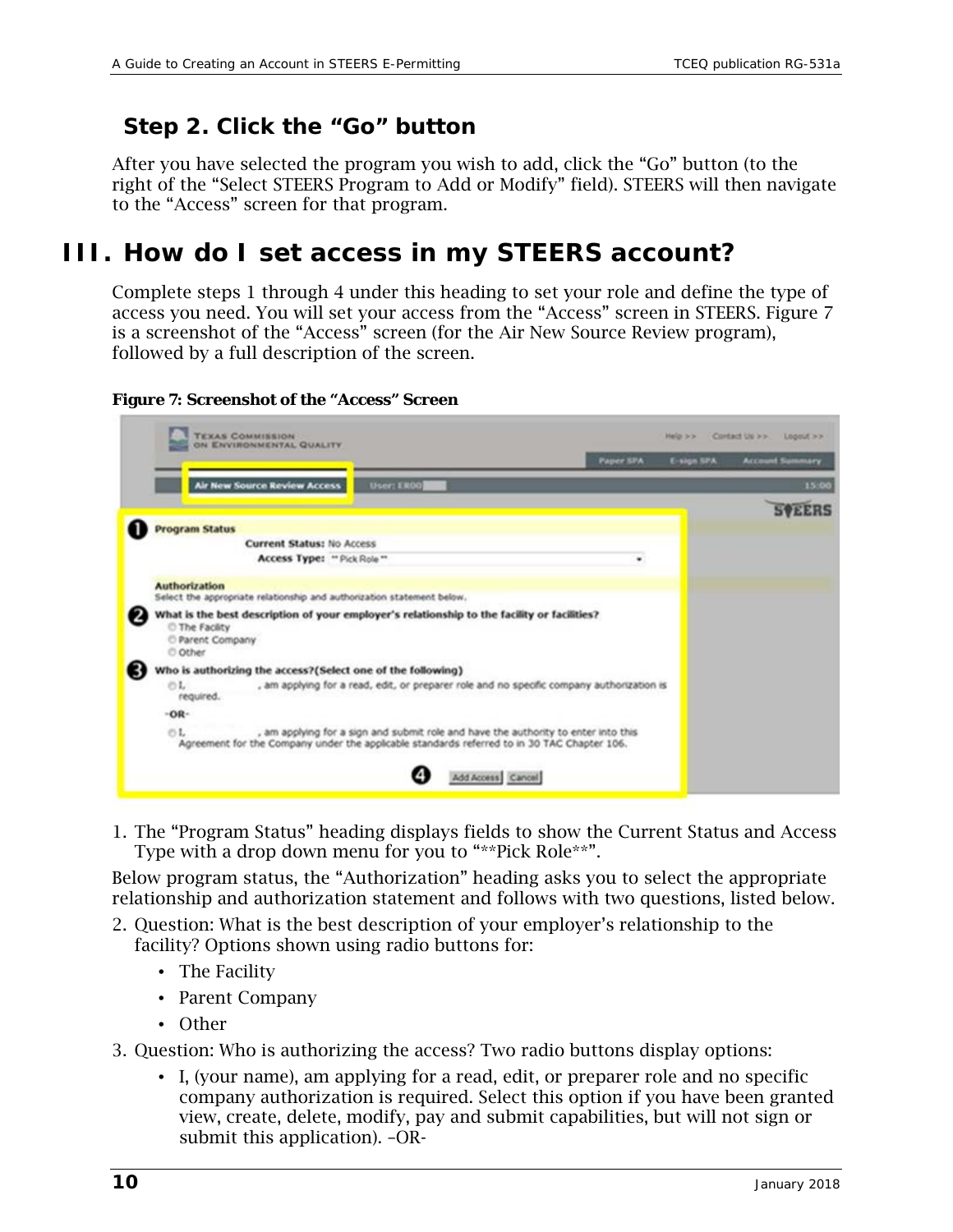• I, (your name), am applying for a sign and submit role and have the authority to enter into this Agreement for the Company under the applicable standards referred to in 30 TAC Chapter 106. Select this option if you are the person authorized to enter into this agreement for the company under the applicable standards, and you may view, create, delete, modify, pay, sign and submit this application.

4. On the bottom of the screen, there are two buttons: "Add Access" and "Cancel"

## *Step 1. Select your access type*

Select your Access Type from the drop down menu under the "Program Status" heading on the Access screen. Access options may vary depending on which program you add, but in general, the access options are:

- Read Only view only. You can view submitted applications if you have been given access to a specific application prior to its submission.
- Edit view, create, delete, modify, and pay. You can fill-out a new application or renewal, and you can edit or delete a pending permit application. You can pay for the application, *after an authorized company representative has signed it in STEERS*. You cannot sign for or submit program applications.
- Preparer view, create, delete, modify, pay, and submit. You can fill out a new application or renewal. You can edit or delete a pending application. You can pay for an application, *after an authorized company representative has signed it in STEERS*. You cannot sign applications, but you can submit an application once it is signed and paid for.
- Sign and Submit view, create, delete, modify, pay, sign, and submit. You can fill out a new application or renewal. You can edit or delete a pending application. You can pay for an application. You can sign applications. You can submit applications.

## *Step 2. Select relationship and authorization statement*

Under the "Authorization" heading on the Access screen, select:

- 1. Your employer's relationship (The Facility, Parent Company, or Other). (If you have sign access, your employer's relationship must be "The Facility").
- 2. Your authorization statement (preparer role or sign and submit role). (The authorization statement you choose needs to correspond with your selected access role.)

## *Step 3. Click the "Add Access" button*

Click the "Add Access" button to save your access for the selected program. STEERS will display this message at the top of your screen: "*Your EPR\_NSR access has been updated. You can make additional changes or press Cancel to return to Account Information.*"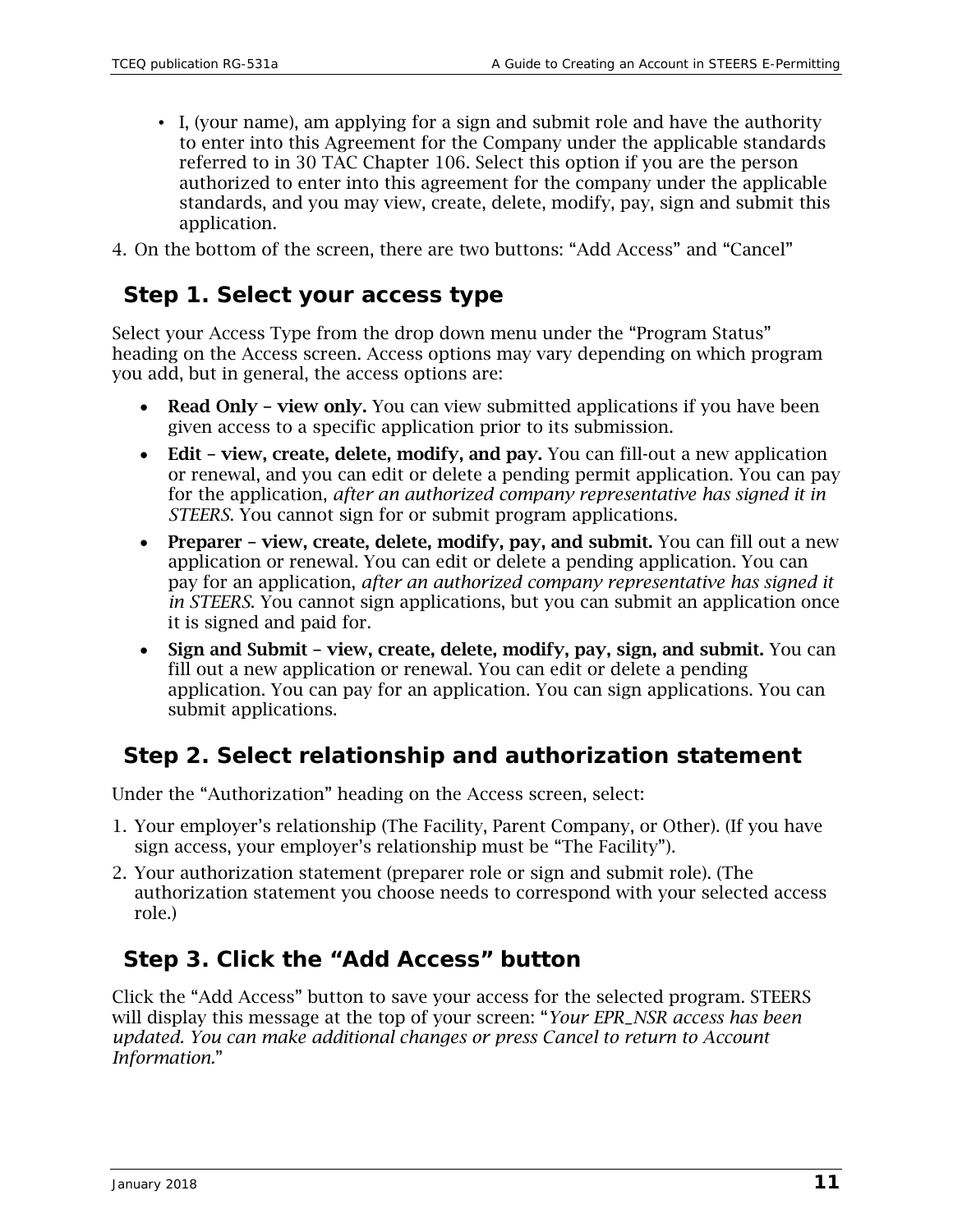## *Step 4. Click the "Cancel" button*

Click the "Cancel" button on the Access screen to navigate to the "STEERS Account Summary" screen (Figure 8).

## <span id="page-11-0"></span>**IV. How do I complete my STEERS Participation Agreement (SPA)?**

Your account is probationary and has limited access until we receive a signed copy of your SPA. Complete your agreement from the "STEERS Account Summary screen. Figure 8 is a screenshot of the "STEERS Account Summary" screen followed by a full description of the screen in Step 1.

| <b>TEXAS COMMISSION</b><br>ON ENVIRONMENTAL QUALITY                     |                                                                              | н                                                                                                                                                                                                                                 | Contact Us >> Logout >><br>133<br>12<br><b>Paper SPA</b><br><b>E-sign SPA</b> |
|-------------------------------------------------------------------------|------------------------------------------------------------------------------|-----------------------------------------------------------------------------------------------------------------------------------------------------------------------------------------------------------------------------------|-------------------------------------------------------------------------------|
| <b>STEERS Account Summary</b>                                           | <b>User: ERI</b>                                                             |                                                                                                                                                                                                                                   | 14:57                                                                         |
|                                                                         |                                                                              |                                                                                                                                                                                                                                   |                                                                               |
| Drivers License. If you have not sent in the SPA already, please do so. |                                                                              | Reminder: This account is probationary and has limited access. To get full access, a signed copy of the STEERS<br>Participation Agreement (SPA) must be received by the TCEQ either by mail or electronically if you have a Texas |                                                                               |
| <b>Account Summary</b>                                                  |                                                                              |                                                                                                                                                                                                                                   |                                                                               |
| Account: ER                                                             |                                                                              | <b>Account Status: PROBATION - unlocked</b>                                                                                                                                                                                       |                                                                               |
| Name:                                                                   |                                                                              | Created: 09/14/2016                                                                                                                                                                                                               |                                                                               |
| Company:                                                                | Activated: N/A                                                               |                                                                                                                                                                                                                                   |                                                                               |
| Title:                                                                  | Last Renewed: N/A                                                            |                                                                                                                                                                                                                                   |                                                                               |
| Email:                                                                  |                                                                              |                                                                                                                                                                                                                                   |                                                                               |
| Phone:                                                                  |                                                                              |                                                                                                                                                                                                                                   |                                                                               |
| Address:                                                                |                                                                              |                                                                                                                                                                                                                                   |                                                                               |
| <b>STEERS Access</b>                                                    |                                                                              |                                                                                                                                                                                                                                   |                                                                               |
|                                                                         | Select STEERS Program to Add or Modify: - Select program to add or modify -- | ⊻<br>Go                                                                                                                                                                                                                           |                                                                               |
| <b>Current Program Area</b>                                             | # Probationary<br>Program<br># IDs                                           |                                                                                                                                                                                                                                   |                                                                               |
| Air New Source Review                                                   | <b>N/A</b><br>EPR NSR                                                        |                                                                                                                                                                                                                                   |                                                                               |
|                                                                         |                                                                              |                                                                                                                                                                                                                                   |                                                                               |

**Figure 8: Screenshot of the "STEERS Account Summary" Screen**

## *Step 1. Select the type of SPA you wish to submit*

Select from the two options displayed in the top right corner of the "STEERS Account Summary" screen:

- 1. Click "Paper SPA" to submit a paper copy by mail.
	- To submit a paper SPA, complete Step 2 through Step 7 under the subheading [STEERS Participation Agreement –](#page-12-0) Paper SPA.

2. Click "E-Sign SPA" to submit an electronic copy.

• To submit an electronic SPA, complete Step 2 through Step 7 under the subheading [STEERS Participation Agreement –](#page-14-0) E-sign Account.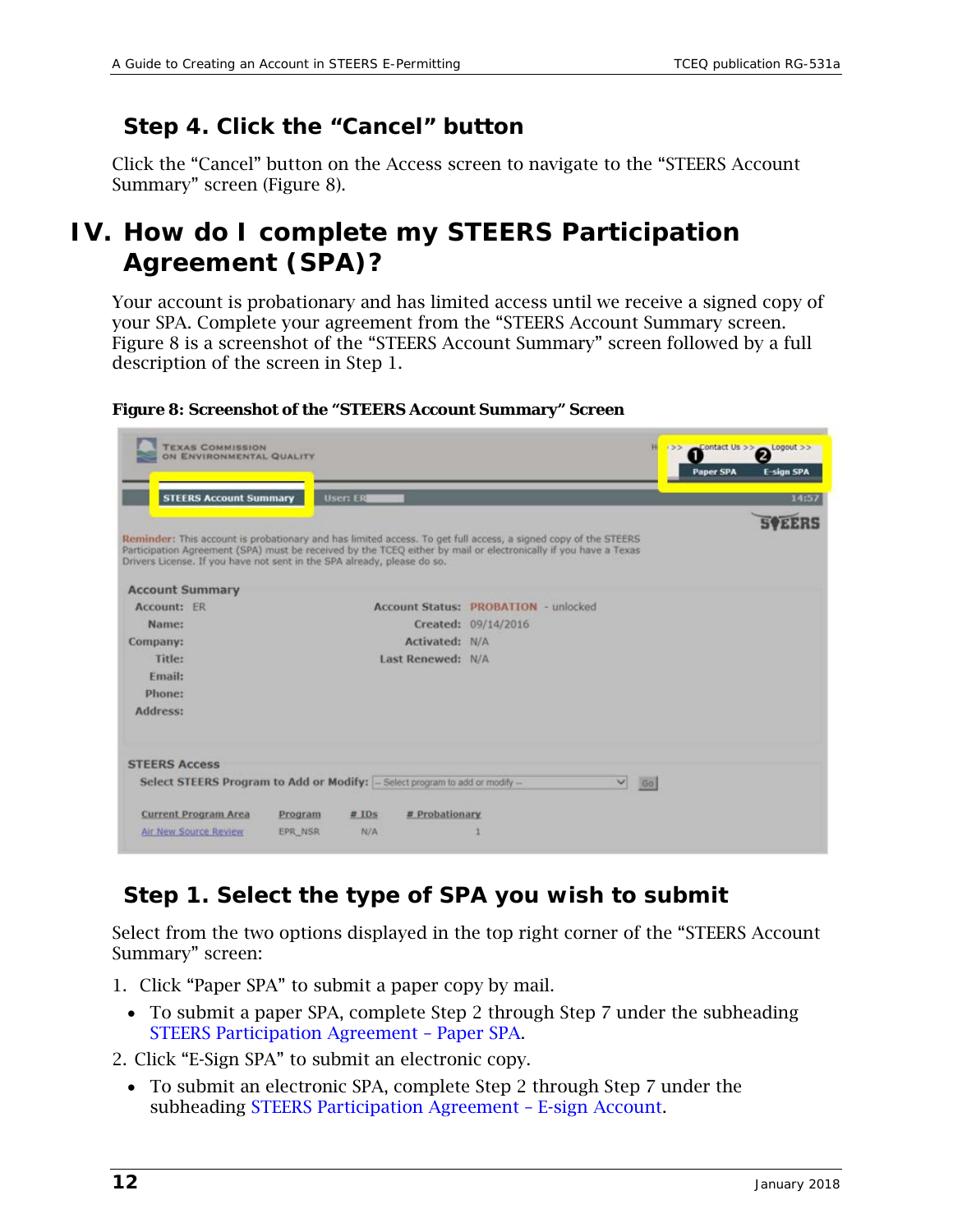#### <span id="page-12-0"></span>**STEERS Participation Agreement – Paper SPA**

Clicking the "Paper SPA" option on the "Account Summary" screen will navigate you to the "STEERS Select SPA Type" screen, where you can generate a printable SPA. Figure 9 is a screenshot of the "STEERS Select SPA Type" screen, followed by a full description of the screen in Step 2.





#### **Step 2 (for Paper SPA). Specify if you want to generate the entire SPA or a partial SPA**

The two options you can select are:

1. Generate your SPA (Entire SPA) – includes all programs associated to your account. E-permit users should select this option because they are the only authorizer for their SPA. This option includes two buttons, "Generate Your SPA" and "Cancel." Click the "Generate Your SPA" button to create a SPA for all programs on your account. STEERS displays your entire SPA on the next screen.

--Or--

2. Generate SPA for a Single Authorization (Partial SPA) – *only* includes the program(s) you specify. Consultants needing to generate a SPA for a single customer should select this option. This option includes data entry fields for:

- First Name (Authorization first name),
- Last Name (Authorization last name).
- Company Name (Enter one keyword),
- Title (Enter one keyword)

This option also includes "OK" and "Cancel" buttons below the data entry fields.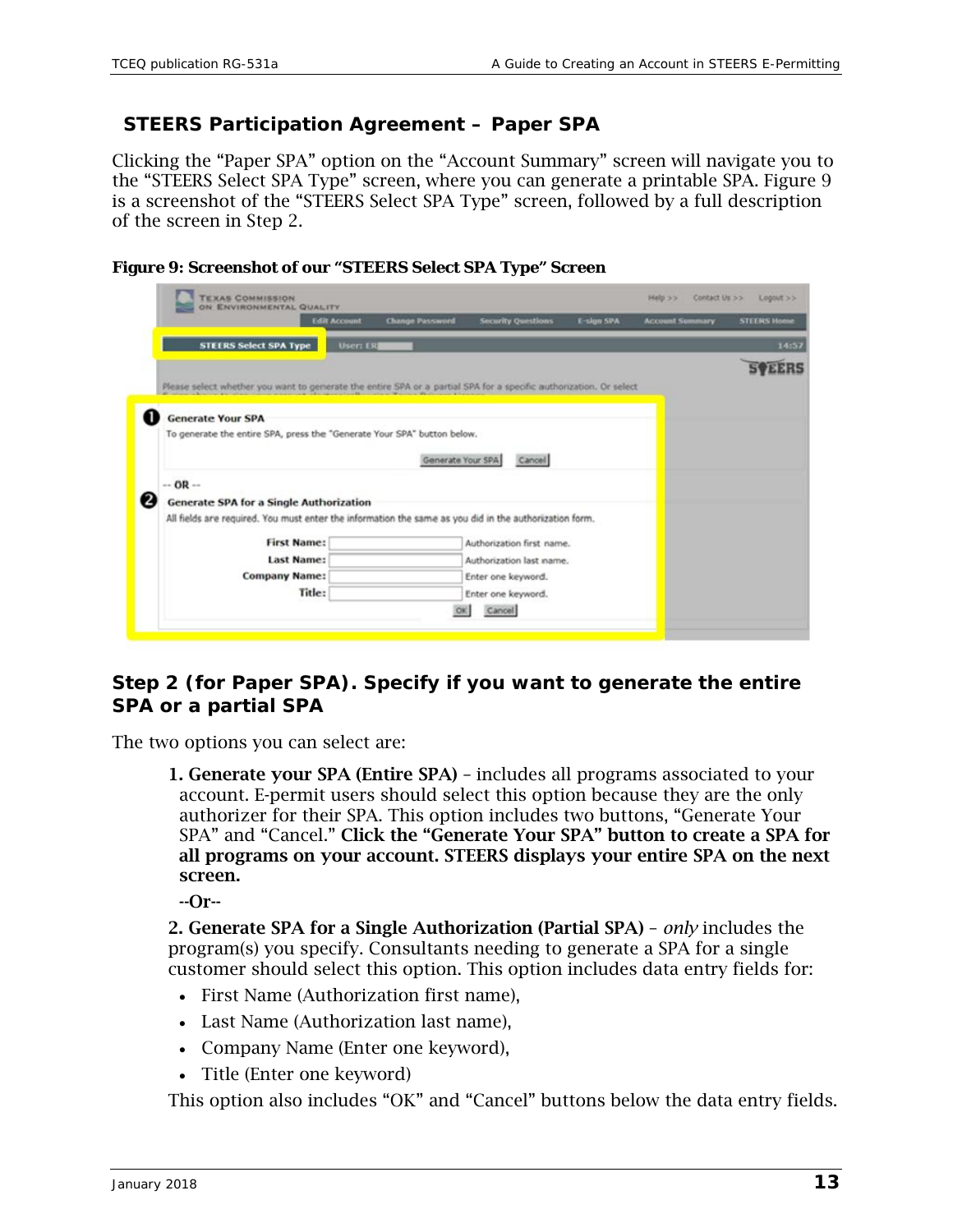Complete all fields below the "Generate SPA for a Single Authorization" heading, *and then click the "OK" button* to generate a SPA for a single authorization*.* For each data-field, provide the information listed in Table 1.

#### **Table 1**

| <b>Field Name</b> | <b>What You Should Enter</b>                                                       |
|-------------------|------------------------------------------------------------------------------------|
|                   | (Examples)                                                                         |
| First Name        | Enter your first name, the one you associated to<br>this authorization<br>Ex. John |
|                   |                                                                                    |
| Last Name         | Enter your last name, the one you associated to<br>this authorization<br>Ex. Doe   |
| Company<br>Name   | Enter the company name for the account holder.<br>Ex. ABC Manufacturing            |
| Title             | Enter the title of the account holder.<br>Ex. Compliance Officer                   |

After you click the "OK" button, STEERS displays your partial SPA (only the IDs listed that you have the authority to sign for will display) on the next screen.

You will receive this error message if STEERS cannot verify the information you entered: "*No authorizations found. Sorry, we were unable to find any delegated authorizations for the authorization information you entered below. Try limiting the company name and title to a single word or verify the spelling used for the authorization name, title, or company.*"

#### **Step 3 (for Paper SPA). Print your SPA**

Print your SPA using your browser's print option.

#### **Step 4 (for Paper SPA). Close your STEERS session**

Click "logout" at the top of your screen to close your session and exit STEERS.

#### **Step 5 (for Paper SPA). Sign your SPA**

Read and sign your SPA. All signatures must be in ink and original (no stamps).

#### **Step 6 (for Paper SPA). Mail your signed SPA**

Mail the signed agreement to the addresses provided on your SPA and below. STEERS recommends that you do *not* send the form through certified mail, as it can delay activating your account. Also, STEERS cannot accept a faxed or emailed SPA.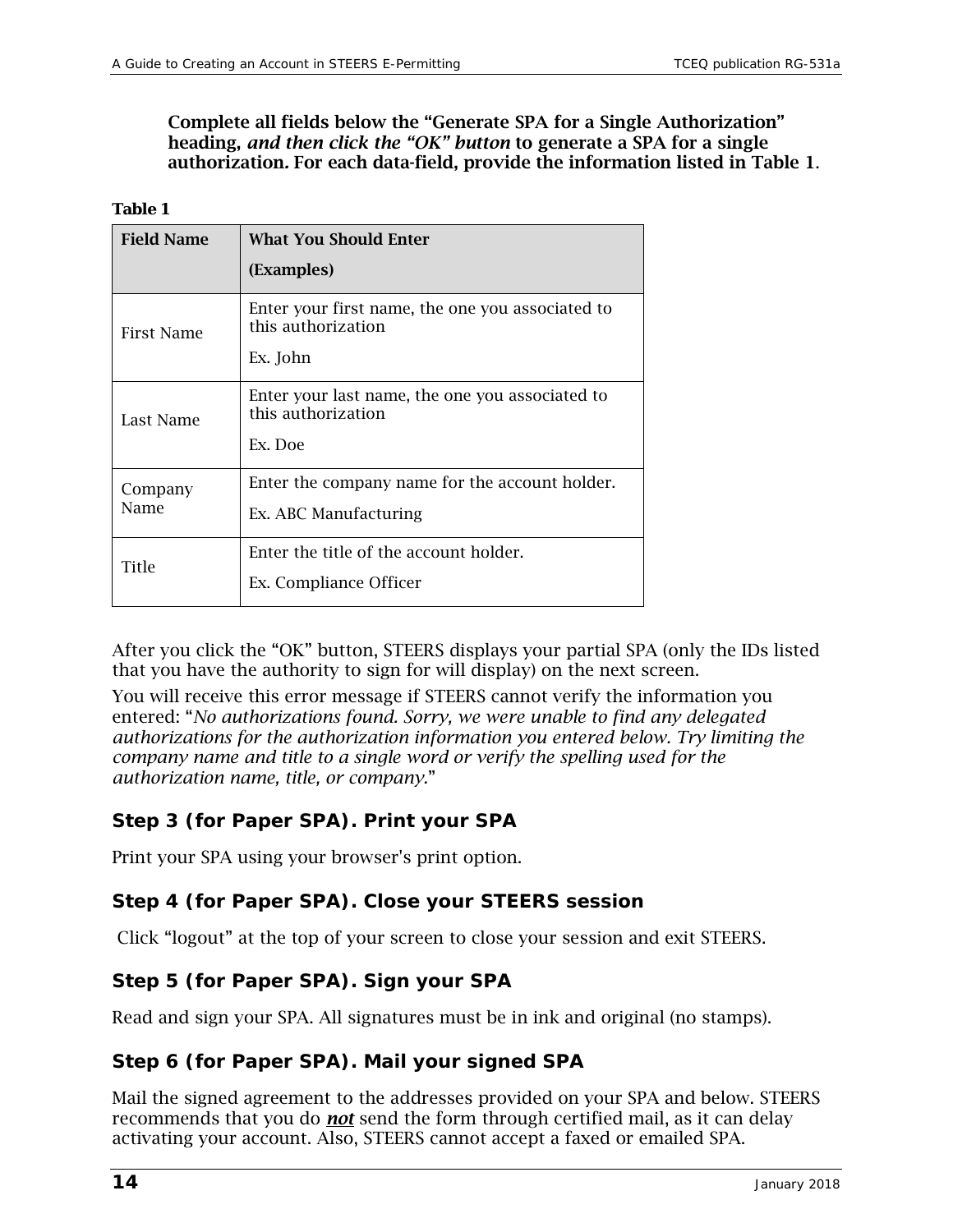#### Mailing Address for Regular or Priority Mail

TCEQ, STEERS MC 226, P.O. Box 13087 Austin, Texas 78711-3087 Physical Address for Overnight Mail TCEQ, STEERS MC 226, 12100 Park 35 Circle, Austin, Texas 78753

#### **Step 7 (for Paper SPA). Save and print your confirmation email**

Once TCEQ receives your signed SPA, we will confirm receipt of your signed SPA and verification of your new STEERS account via email. Save and print the email STEERS sends.

#### If you do not receive an email within 2 weeks of mailing your signed SPA, contact the STEERS help desk at 512-239-6925 to confirm whether your SPA was received.

If you have not yet set the password for your account, go to section ["V. How do I set](#page-16-0)  [my STEERS password?"](#page-16-0) of this publication to set your password.

#### <span id="page-14-0"></span>**STEERS Participation Agreement – E-sign Account**

Clicking the "E-Sign SPA" option on the Account Summary screen will navigate you to the "STEERS Participation Agreement – E-sign Account" screen, where you can review and sign your SPA electronically using information from your Texas Driver's License (TDL).

#### **Step 2 (for E-Sign SPA). Review your SPA**

Review the SPA displayed on the 'STEERS Participation Agreement – E-sign Account" screen. Note:

To e-sign the SPA, you must have a valid Class C TDL. If you do not have a valid license, you will need to complete the steps for filling out a paper SPA.

Selecting the E-sign option prompts STEERS to generate and display your SPA for the program areas and IDs for which you have requested access. It will apply your signature to those programs. The programs to which you don't have direct authority will require an additional signature from the person you designated as authorizing your access to STEERS.

An electronic signature or hard-copy signature must still be provided for all program areas or IDs where you have been delegated the authority to sign. To add the appropriate access to your programs, follow the directions under the section ["III. How](#page-9-0)  [do I set access in my STEERS account?"](#page-9-0) in this publication.

#### **Step 3 (for E-Sign SPA). Enter Your Texas Driver's License Data**

Enter your data into the entry fields at the bottom of the "STEERS Participation Agreement – E-sign Account" screen, under the "Sign Electronically with Your Texas Drivers License (TDL)" heading. Figure 10 is a screenshot of the items below this heading, followed by a full description of the screen.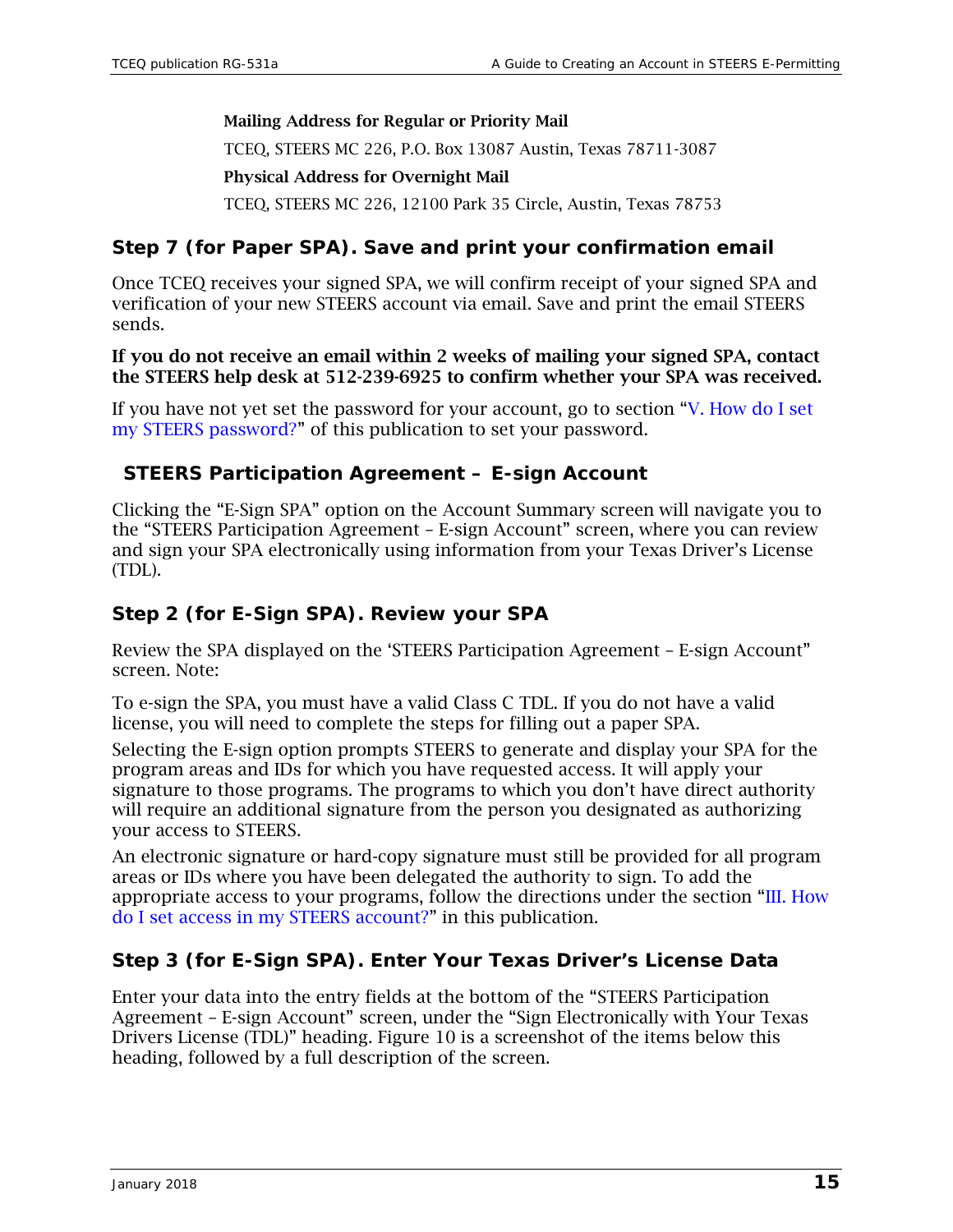#### Notes on Your Texas Driver's License Information

To e-sign the SPA, you must have a valid Class C Texas Drivers License (TDL). The information that you enter including the last 4 digits of your social security number, your date of birth, TDL number, and TDL audit number must match the information on-file with the Texas Department of Public Safety (DPS). If the information you enter does not match, you will get the following error message: "*Sorry, we were unable to verify your signature using the information provided. Please try again or print, sign, and mail a hard copy STEERS Participatory Agreement (SPA)*."

Please ensure that you are using your most current driver's license and that you have entered all information correctly. For example, your TDL audit number is an 11-, 16-, or 20-digit number that changes each time you renew or make changes to your TDL.

Go to the DPS webpage, How to Find Driver License Number at [<https://tx](https://tx-dps.com/products/texas-driver-license/how-to-find-driver-license-number/)[dps.com/products/texas-driver-license/how-to-find-driver-license-number/>](https://tx-dps.com/products/texas-driver-license/how-to-find-driver-license-number/) for help locating your TDL number and TDL audit number.

| <b>First Name:</b>                  | Your first name as it appears on your TDL.                                                                                                                          |
|-------------------------------------|---------------------------------------------------------------------------------------------------------------------------------------------------------------------|
| <b>Last Name:</b>                   | Your last name as it appears on your TDL.                                                                                                                           |
| <b>Company Name:</b>                |                                                                                                                                                                     |
| <b>Title:</b>                       |                                                                                                                                                                     |
| <b>TDL Number:</b>                  | 8 to 10-digit number                                                                                                                                                |
| <b>TDL Audit Number:</b>            | The 11-, 16- or 20- digit number on your license.                                                                                                                   |
| SSN:                                | Last 4 digits only                                                                                                                                                  |
| Date of Birth:                      | mm/dd/yyyy                                                                                                                                                          |
| ❸<br>Ι.<br>❹<br>Ι.                  | , have the authority to enter into this Agreement for<br>under the applicable standards listed below.<br>, certify that I am signing this document with my personal |
| Texas Driver's License information. |                                                                                                                                                                     |
|                                     | Exit Application<br>Cancel<br>Signature verification can take several minutes.                                                                                      |

**Figure 10: Screenshot of the TDL Signature Fields and Action Buttons**

- 1. "Sign Electronically with Your Texas Drivers License (TDL)" heading with a statement that all fields are required and that confidential information is not saved.
- 2. Data entry fields for:
	- First Name
	- Last Name
	- Company Name (This field may already be filled-in from previous entries).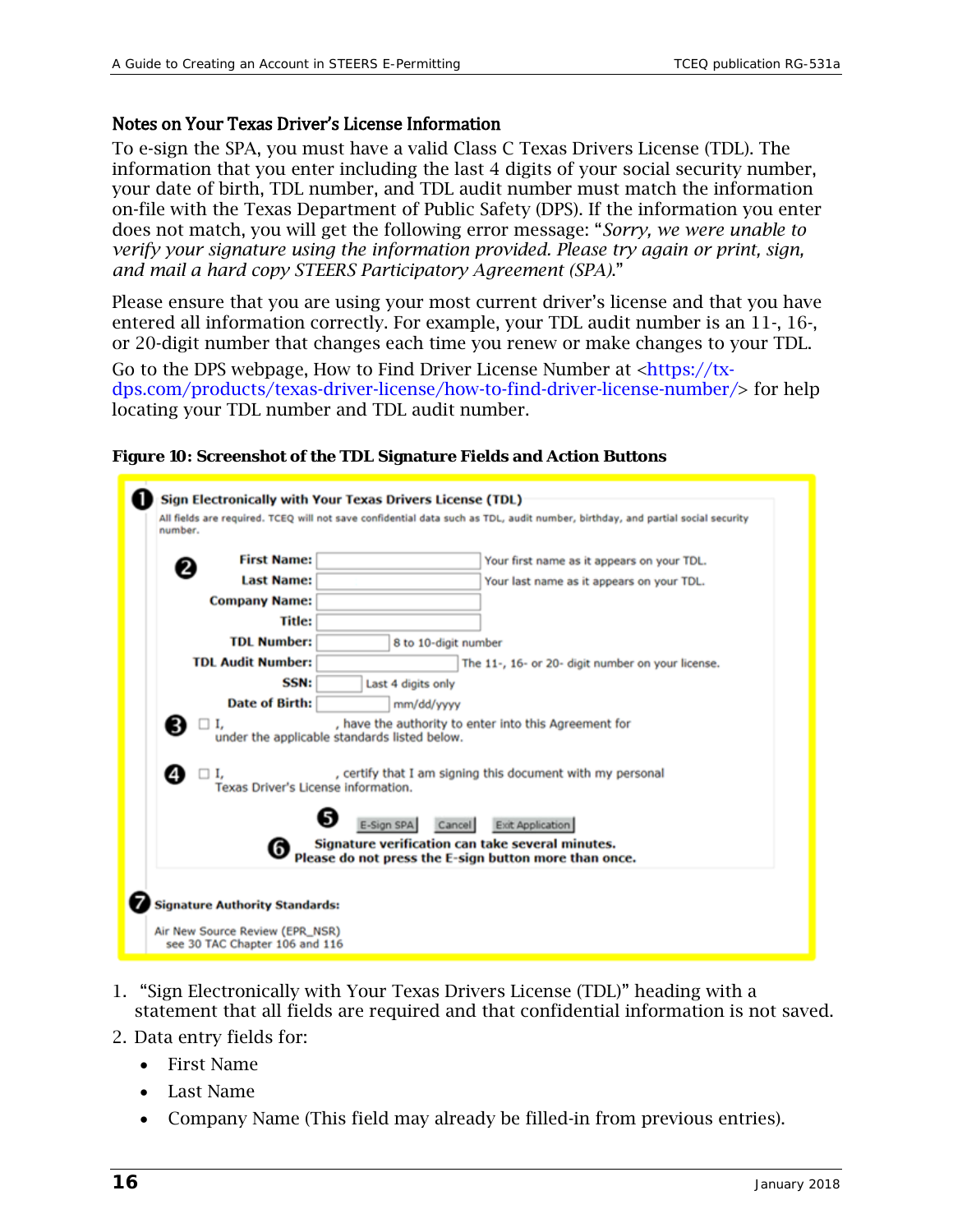- Title (This field may already be filled-in from previous entries).
- TDL Number (8 to 10 digit number).
- TDL Audit Number (The 11-, 16- or 20- digit number on your license).
- SSN (Last 4 digits only)
- Date of Birth (mm/dd/yyyy)
- 3. Checkbox next to statement to verify your authority.
- 4. Checkbox next to statement to certify that you are signing the SPA with your Texas Driver's License.
- 5. Three buttons: "E-Sign SPA", "Cancel", and "Exit Application"
- 6. User alert statement that the "E-sign" button should only be clicked once.
- 7. Signature Authority Standards listed at bottom left of screen.

#### **Step 4 (for E-Sign SPA). Agree to E-Sign Terms**

Check the checkboxes to indicate that you have read and agree to both statements:

- I, (your name), have the authority to enter into this Agreement for (company name) under the applicable standards listed below.
- I, (your name), certify that I am signing this document with my personal Texas Driver's License information.

#### **Step 5 (for E-Sign SPA). Click the "E-Sign SPA" button**

Click the "E-Sign SPA" button to sign and submit your SPA. Your information will be verified through the Texas DPS e-verification system, which can take several minutes – *do not click the "E-Sign SPA" button more than once*.

After your information is verified, the screen will display this message: *"This page confirms the submittal of your electronically signed STEERS Participation Agreement (SPA) to the TCEQ. Please print this page if you would like a permanent record of this submittal. You will also receive a confirmation e-mail."*

#### **Step 6 (for E-Sign SPA). Save and print your confirmation email**

We will confirm receipt of your signed SPA and verification of your new STEERS account via email. Save and print the email STEERS sends.

If you do not receive an email, first check your junk mail or SPAM folder. If you still do not see an email, you may have entered your email address incorrectly when you set-up your account. Contact the STEERS help desk at 512-239-6925 to correct the email address associated with your account.

#### **Step 7. Close your STEERS session**

Click the "Exit Application" button to close your session and exit STEERS.

## <span id="page-16-0"></span>**V. How do I set my STEERS password?**

Complete steps 1 through 5 under this heading to set your STEERS password.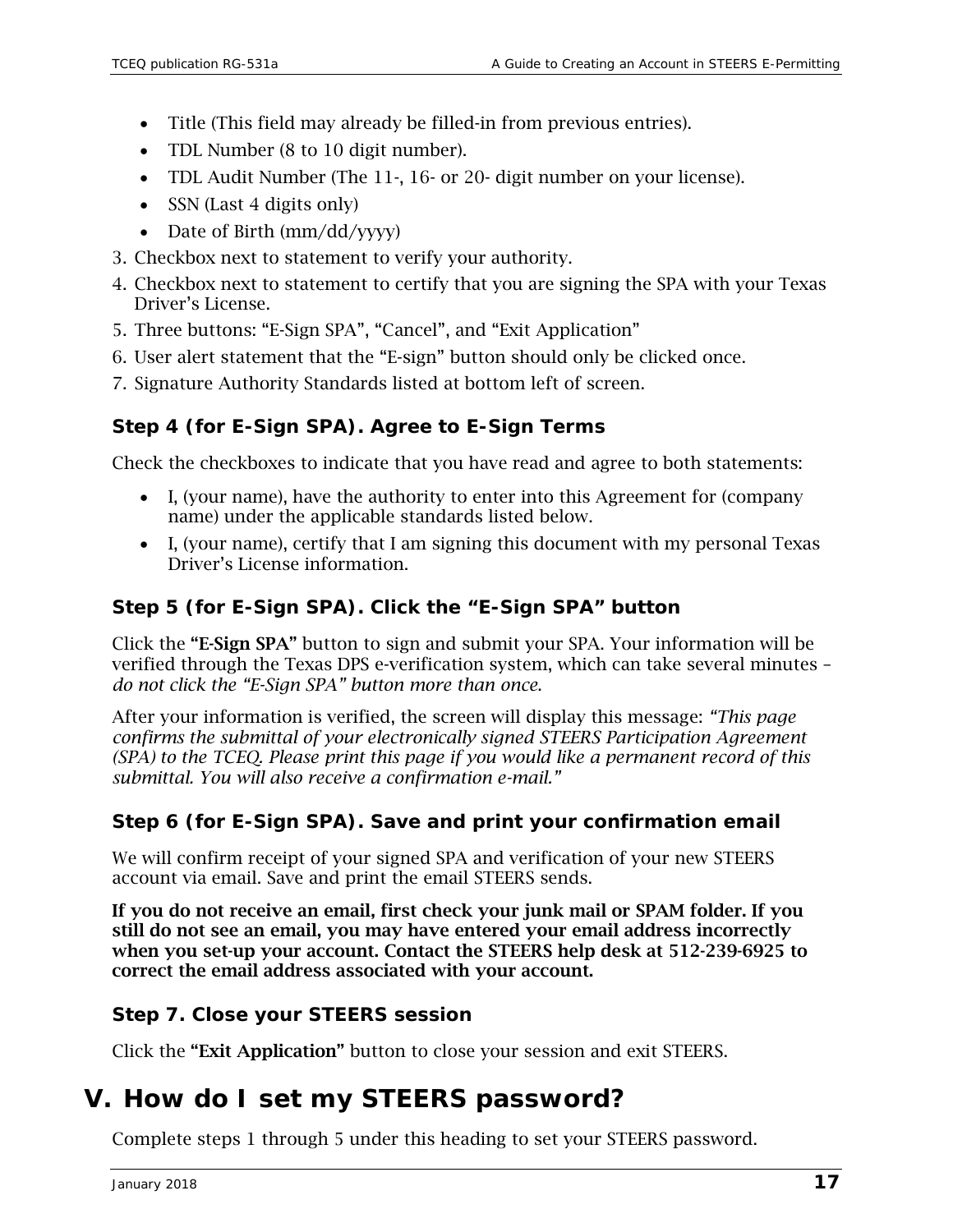## *Step 1. Open your "Welcome to STEERS" email from STEERS*

Open your "Welcome to STEERS" email, which contains your ER account number (ER + 6 digits) and an verification key URL (provided as a hyperlink).

## *Step 2. Go to the link provided in the email*

Click on the verification key URL in the email, or copy and paste it into your browser. The internet address opens the "Set STEERS ER [Your ER Number] Account Password" screen. Figure 11 is a screenshot of this screen, followed by a description of the screen in step 3 through 5.

**Figure 11: Screenshot of the "STEERS ER [Your ER Number] Account Password" Screen**

| <b>TEXAS COMMISSION</b><br>ON ENVIRONMENTAL QUALITY                                                                                                                                            |                     | Questions or Comments >> |
|------------------------------------------------------------------------------------------------------------------------------------------------------------------------------------------------|---------------------|--------------------------|
|                                                                                                                                                                                                | <b>STEERS Login</b> | <b>TCEQ Home</b>         |
| <b>Account Password</b><br><b>Set STEERS ER</b><br>To set your account password, please enter the information below. All fields are<br>required                                                |                     |                          |
| <b>Enter New Password:</b><br><b>Confirm New Password:</b>                                                                                                                                     |                     |                          |
| Please answer the following security question: (3 incorrect answers will cause the<br>account to be locked)                                                                                    |                     |                          |
| What year did you graduate High<br>School?<br>Set Password                                                                                                                                     |                     |                          |
| It must be between 8 and 20 characters long.<br>It must start with a letter.<br>It must contain at least one number.<br>It must contain letters and numbers only.<br>It is not case sensitive. |                     |                          |

## *Step 3. Enter your password*

Enter a password in the "Enter New Password" field. Reenter the same password in the "Confirm New Password" field.

Your password is *not* case sensitive, and it must:

- Contain between eight and 20 characters
- Start with a letter
- Contain at least one number
- Contain letters and numbers only

## *Step 4. Answer your security question*

Enter the answer you provided for the security question displayed on the password screen.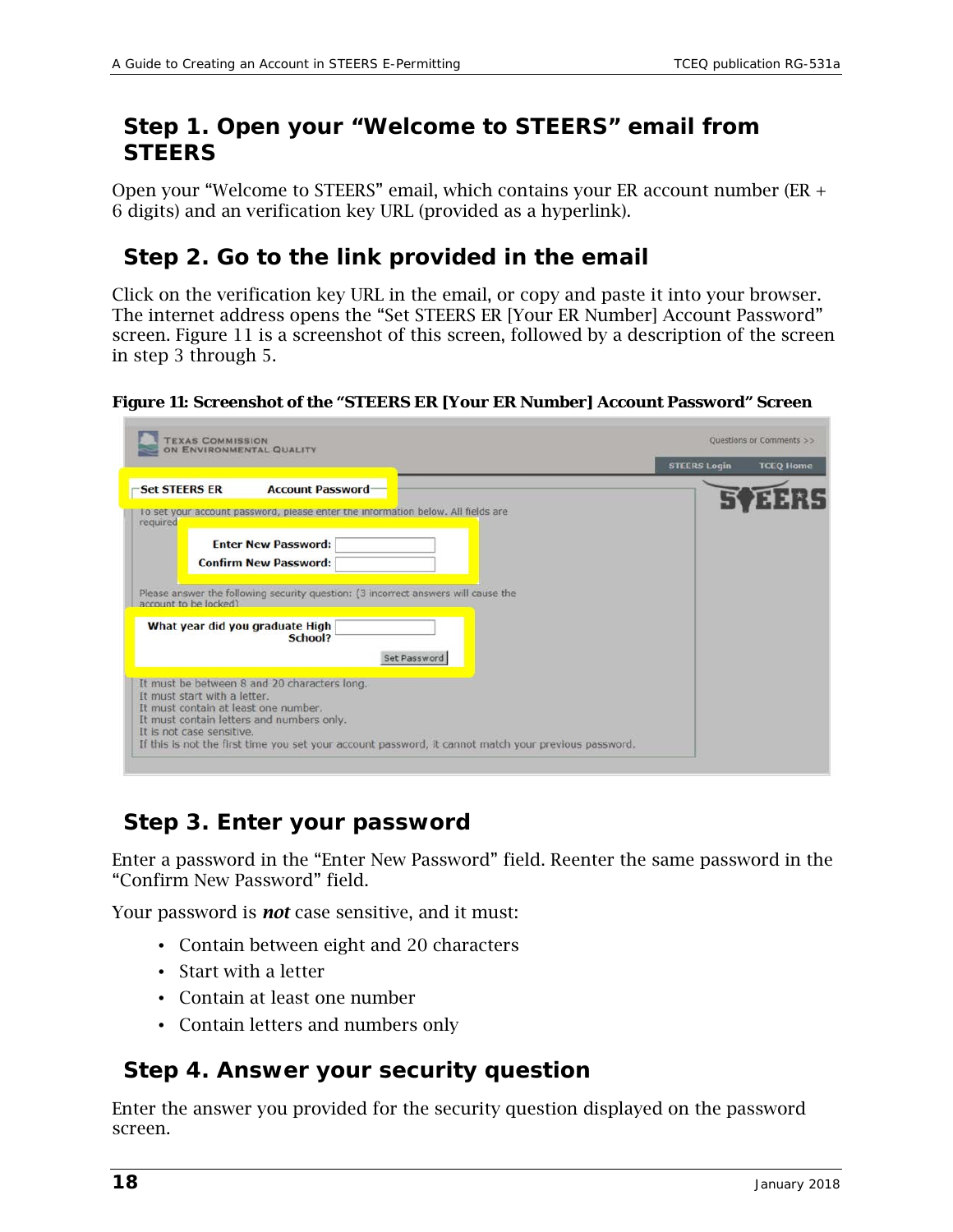Example Security Question displayed on screen: "What year did you graduate High School?"

*Note: three incorrect answers will lock your STEERS account. Contact the STEERS help desk at 512-239-6925 if you accidently lock your account.*

## *Step 5. Click the "Set Password" button*

Click the "Set Password" button at the bottom of the account password screen. Once you set your password, you will then need to go to the STEERS Login Screen (Figure 1) at [<www3.tceq.texas.gov/steers/>](https://www3.tceq.texas.gov/steers/). Enter your account number and password, and click "Login." Clicking the login button navigates you to the "STEERS Login Confirmation" screen (Figure 12).

**Figure 12 Screenshot of the "STEERS Login Confirmation" screen** 

|                        | <b>STEERS Login Confirmation</b><br><b>ID: ER</b>                                                                               |           |                                                               |  |
|------------------------|---------------------------------------------------------------------------------------------------------------------------------|-----------|---------------------------------------------------------------|--|
|                        |                                                                                                                                 |           |                                                               |  |
| Welcome                |                                                                                                                                 |           |                                                               |  |
|                        |                                                                                                                                 |           |                                                               |  |
| steers@tceg.texas.gov. | The 1 most recent logins for account ER<br>made by you, please notify the STEERS Help Line immediately at 512-239-6925 or email |           | are listed below. If you suspect any of these logins were not |  |
| <b>Account ID</b>      | <b>User Name</b>                                                                                                                | Date/Time | <b>IP Address</b>                                             |  |

## *Step 6. Review Logins*

Each time you login to your account, STEERS displays previous logins to the account. This is a security measure, so you can verify that no one else has accessed your account. If the logins were made by you, click the "Yes" button. Clicking the "No" button will give you the option to lock your account. Once your account has been locked, you will not be able to access STEERS until you contact the STEERS Help Line for assistance. If you identify a login that you did *not* make, contact the STEERS Help Line immediately at 512-239-6925 for assistance.

# **Start Using STEERS**

Congratulations, your STEERS account is ready to use!

# **Need more help?**

Contact the STEERS Help Line at 512-239-6925 with questions about creating your STEERS account and the status of your STEERS account.